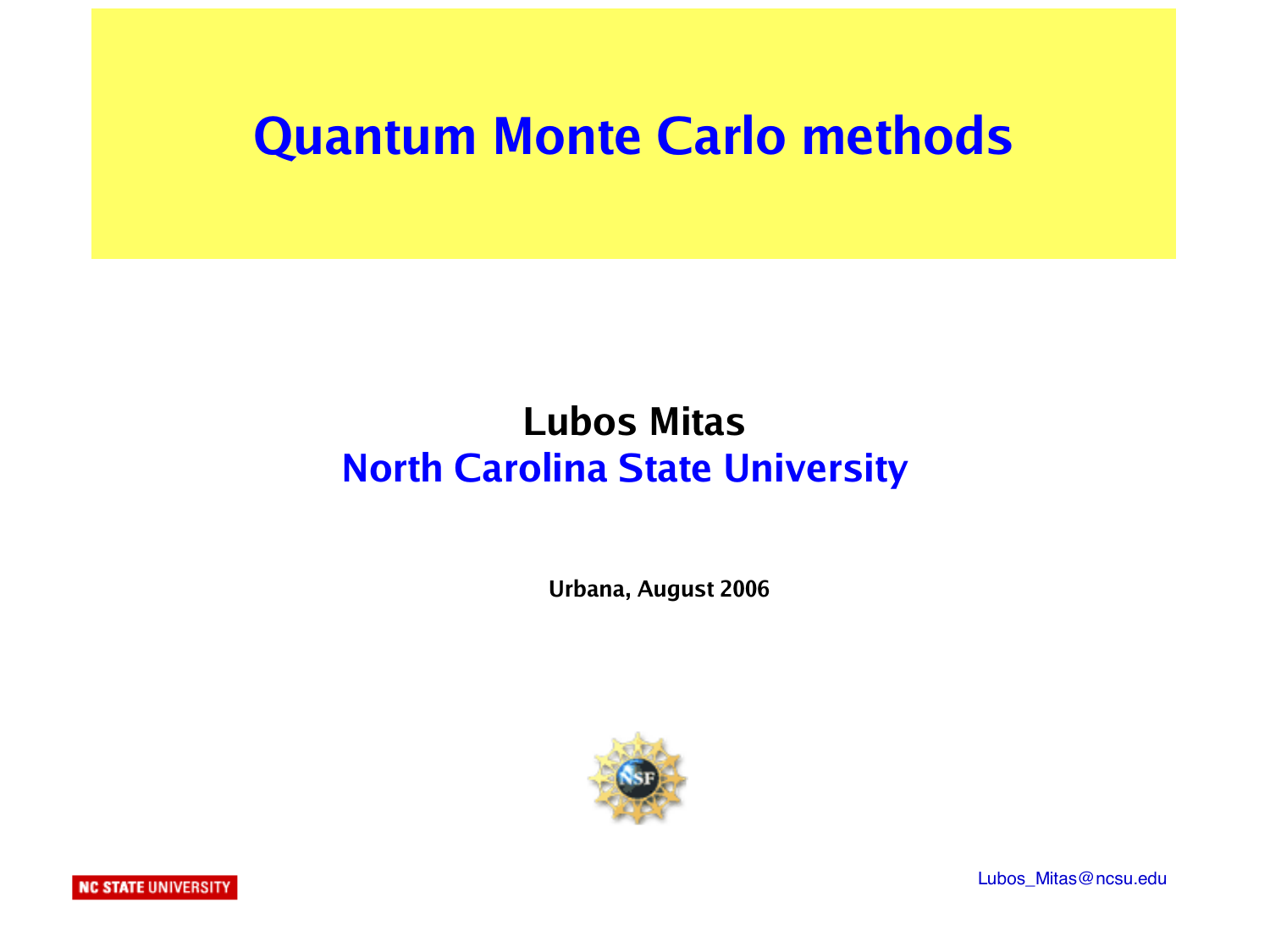The Theory of Everything  
\n
$$
ik \frac{\partial \overline{A}}{\partial t} = \mathcal{H}\overline{A}
$$
\n
$$
\mathcal{H} = -\sum_{j} \frac{k^{2}}{2m} \overline{v}_{j}^{2} - \sum_{\alpha} \frac{k^{2}}{2m} \overline{v}_{\alpha}^{2} - \sum_{j} \frac{N}{\alpha} \frac{R_{\alpha}^{2}}{|\overline{r}_{j}-\overline{r}_{\alpha}|} + \sum_{j} \frac{R_{\alpha}^{2}}{2m} \overline{v}_{\alpha}^{2} - \sum_{j} \frac{R_{\alpha}^{2}}{2m} \overline{r}_{j}^{2} - \sum_{j} \frac{R_{\alpha}^{2}}{2m} \overline{r}_{j}^{2} - \sum_{j} \frac{R_{\alpha}^{2}}{2m} \overline{r}_{j}^{2} - \sum_{j} \frac{R_{\alpha}^{2}}{2m} \overline{r}_{j}^{2} - \sum_{j} \frac{R_{\alpha}^{2}}{2m} \overline{r}_{j}^{2} - \sum_{j} \frac{R_{\alpha}^{2}}{2m} \overline{r}_{j}^{2} - \sum_{j} \frac{R_{\alpha}^{2}}{2m} \overline{r}_{j}^{2} - \sum_{j} \frac{R_{\alpha}^{2}}{2m} \overline{r}_{j}^{2} - \sum_{j} \frac{R_{\alpha}^{2}}{2m} \overline{r}_{j}^{2} - \sum_{j} \frac{R_{\alpha}^{2}}{2m} \overline{r}_{j}^{2} - \sum_{j} \frac{R_{\alpha}^{2}}{2m} \overline{r}_{j}^{2} - \sum_{j} \frac{R_{\alpha}^{2}}{2m} \overline{r}_{j}^{2} - \sum_{j} \frac{R_{\alpha}^{2}}{2m} \overline{r}_{j}^{2} - \sum_{j} \frac{R_{\alpha}^{2}}{2m} \overline{r}_{j}^{2} - \sum_{j} \frac{R_{\alpha}^{2}}{2m} \overline{r}_{j}^{2} - \sum_{j} \frac{R_{\alpha}^{2}}{2m} \overline{r}_{j}^{2} - \sum_{j} \frac{R_{\alpha}^{2}}{2m} \overline{r}_{j}^{2} - \sum_{j} \frac{R_{\alpha}^{2}}{2m} \overline{r}_{j}^{2} -
$$

**2006** - Nok  **Robert Laughlin: Nobel Prize Talk, viewgraph #2**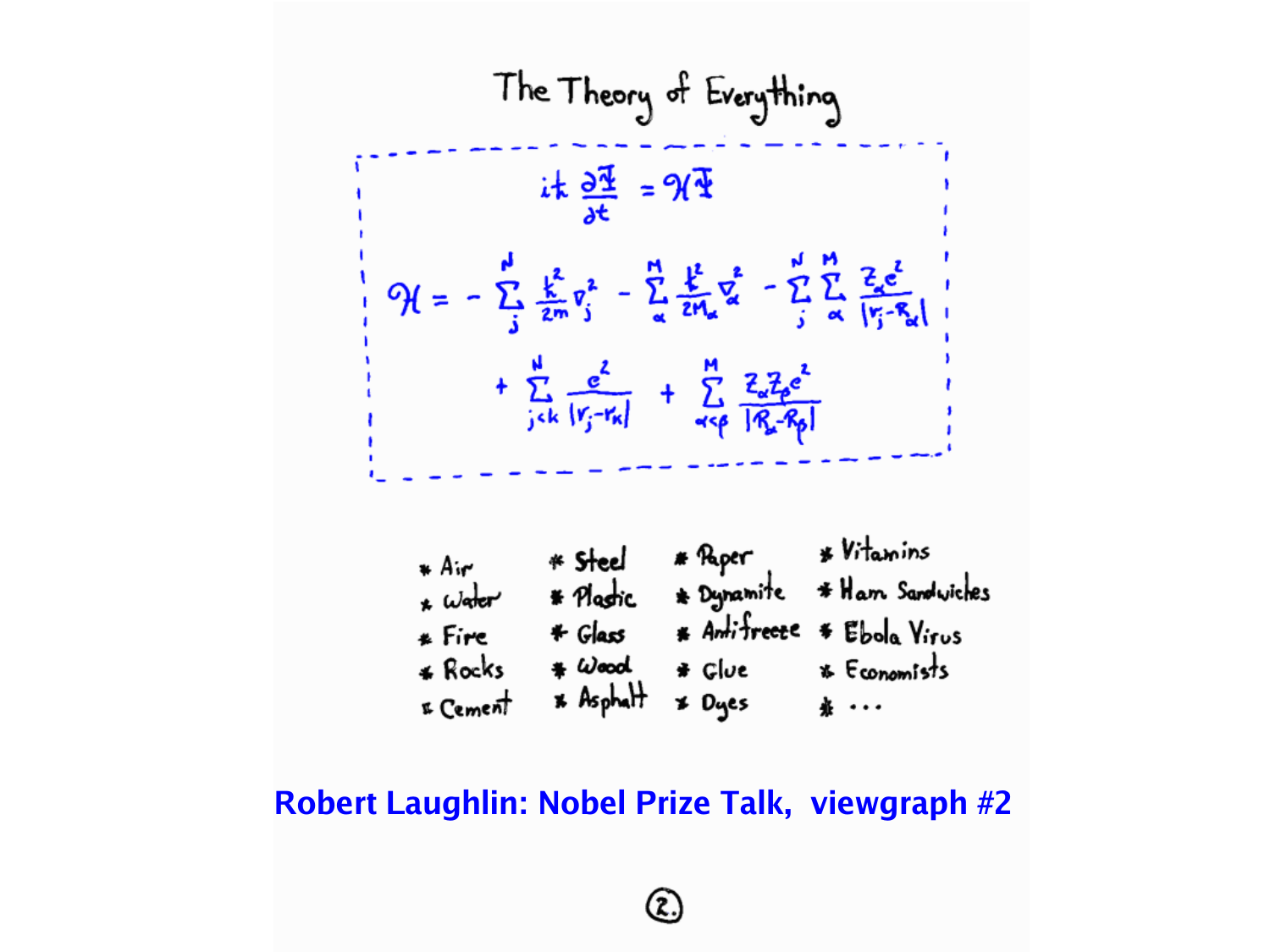## **Electronic structure and properties of materials**

#### **Hamiltonian of interacting electrons and ions**

$$
H = -\frac{1}{2} \sum_{i} \nabla_{i}^{2} - \sum_{i, I} \frac{Z_{I}}{r_{iI}} + \sum_{i < j} \frac{1}{r_{ij}} + E_{ion-ion}
$$

$$
H\psi(r_1,r_2,...)\!\!=\!E\psi(r_1,r_2,...)
$$

- **ground states**
- **excited states, optical properties**
- **responses to external fields**
- **T>0, etc ...**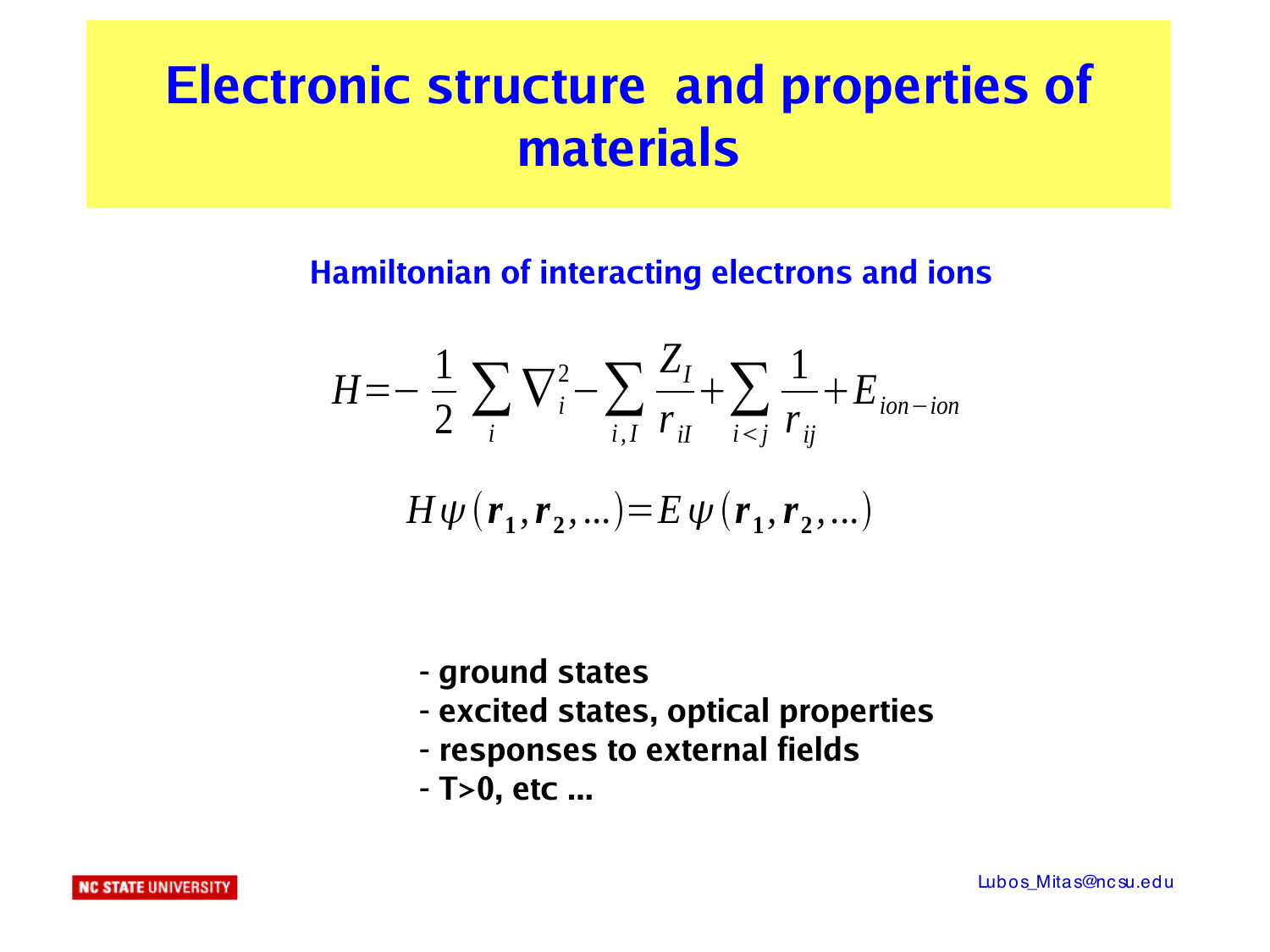#### **Traditional electronic structure methods**

**Density Functional Theory : -based on one-particle density**

 $E_{\textit{tot}} = \int F[\rho(\mathbf{r})] d\mathbf{r}$ 

- $\,$  exact functional  $F$  is unknown
- various approximations for  $\,F\,$  : **LDA (local density approx.) GGA (generalized grad. approx.)**

**Problem: efficient but inaccurate (need accuracy 0.1 eV or higher)**

 **Hartree-Fock : wavefunction as Slater determinant (antisymmetry) of one-particle orbitals**

 $\Psi_{HF}$   $(\mathbf{r}_1, \mathbf{r}_2, ...) = Det[\{\phi_i(\mathbf{r}_j)\}]$ 

 **Post-Hartree-Fock: expansion in excitations**  $\psi_{corr}(\mathbf{r}_1, \mathbf{r}_2, \ldots) = \sum d_n Det_n[\{\phi_i(\mathbf{r}_j)\}]$ *n*

 **More advanced: CC, MBPT etc**

 **Problem: accurate but inefficient**

 **Alternatives ? Quantum Monte Carlo (QMC)**

Lubos\_Mitas@nc su.edu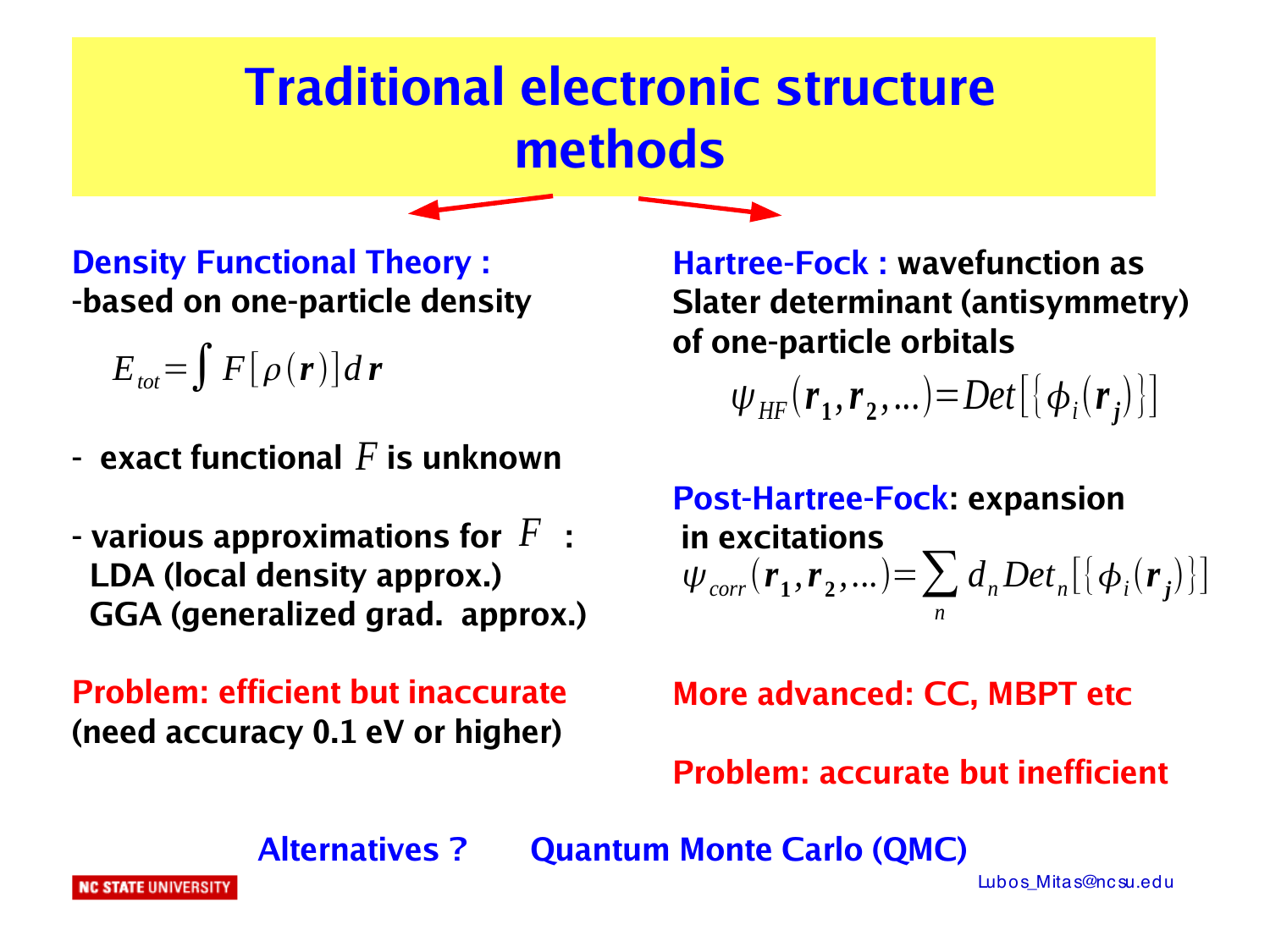#### **Accuracies which we need**

- **cohesion, optical excitations, barriers : ~ 0.1 0.01eV ~ 1000 -100K**
- **magnetism, superconductivity, spintronics : ~ 0.001 eV ~ 10K**
- **QED (important) : ~ 0.000001 eV**
- **recent calculations of sixth order QED corrections for He atom: 12 digit accuracy**

**Nature employs energy, length, etc scales as a composer employs various orchestral instruments**

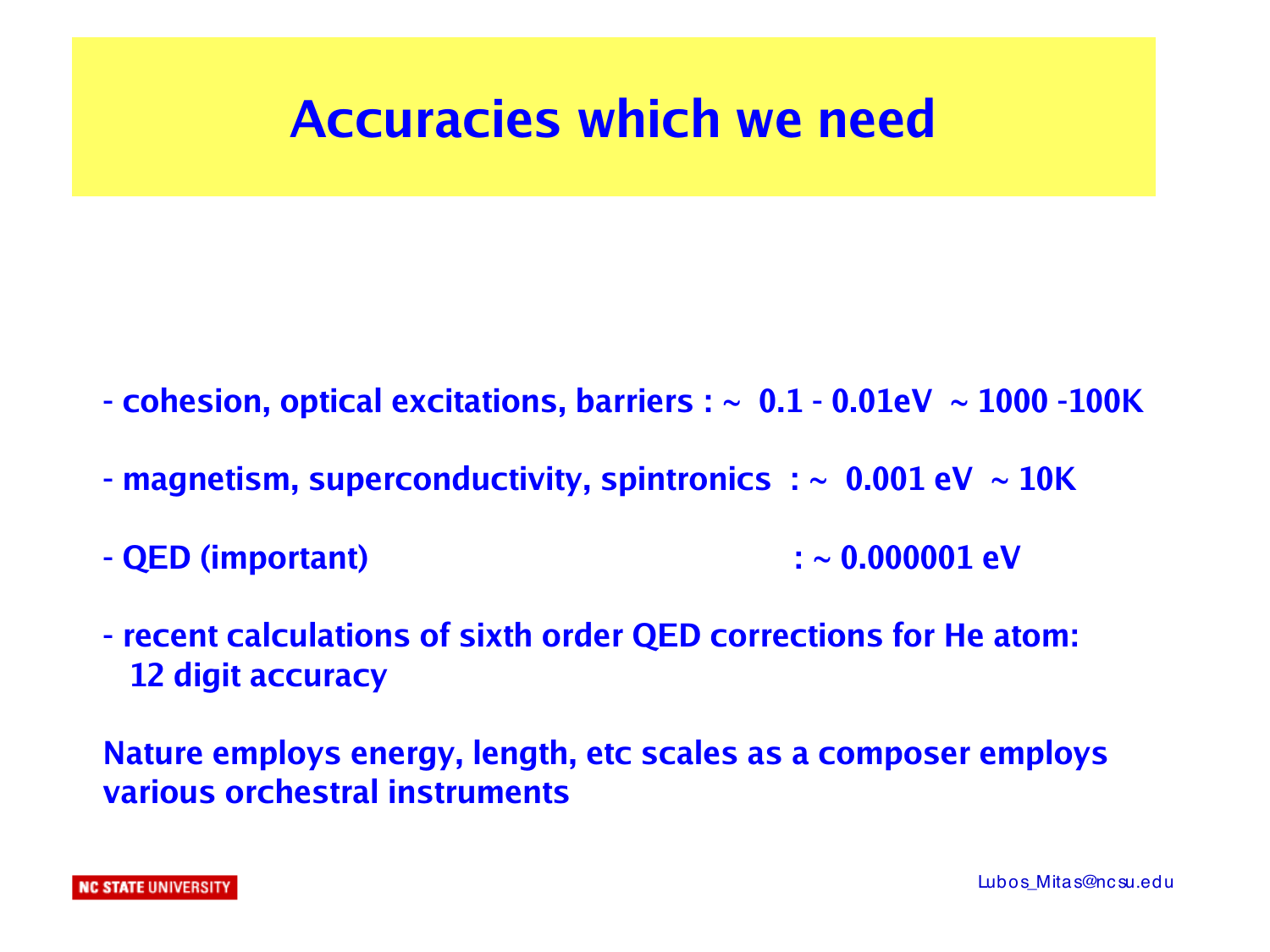#### **Accuracies which we need**

**Density Functional Theory : -based on one-particle density**

 $E_{\textit{tot}} = \int F[\rho(\mathbf{r})] d\mathbf{r}$ 

- $\,$  exact functional  $F$  is unknown
- various approximations for  $\,F\,$  : **LDA (local density approx.) GGA (generalized grad. approx.)**

**Problem: efficient but inaccurate (need accuracy 0.1 eV or higher)**

 **Hartree-Fock : wavefunction as Slater determinant (antisymmetry) of one-particle orbitals**

 $\Psi_{HF}$   $(\mathbf{r}_1, \mathbf{r}_2, ...) = Det[\{\phi_i(\mathbf{r}_j)\}]$ 

 **Post-Hartree-Fock: expansion in excitations**  $\psi_{corr}(\mathbf{r}_1, \mathbf{r}_2, \ldots) = \sum d_n Det_n[\{\phi_i(\mathbf{r}_j)\}]$ *n*

 **More advanced: CC, MBPT etc**

 **Problem: accurate but inefficient**

 **Alternatives ? Quantum Monte Carlo (QMC)**

NC STATE UNIVERSIT

Lubos\_Mitas@nc su.edu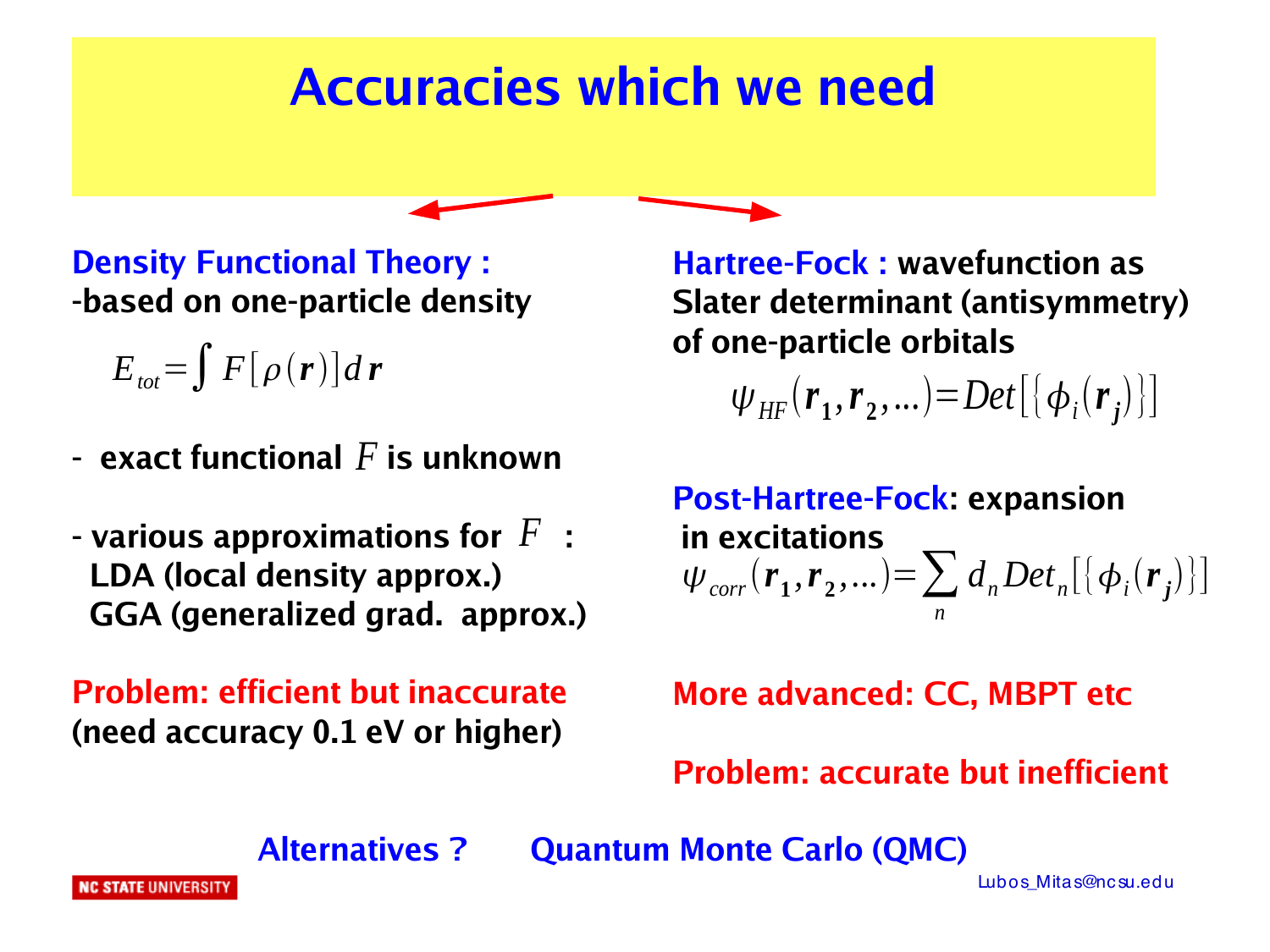### **Traditional electronic structure methods and quantum Monte Carlo**

#### **Post-HF methods:**

- **convergence in one-particle basis sets is slow, ineffficient description of many-body effects**
- **need to explictly evaluate integrals restricts functional forms which can be used**

#### **DFT approaches:**

**- difficult systematical improvement (the fundamental proof is not constructive)**

#### **QMC:**

- **use stochastic methods to map the many-body problem onto a sampling/simulation problem**
- **focus on many-body effects and efficiency of their description**
- **many ideas applicable to other systems/models: lattices, etc.**
- **in many ways, complmentary to traditional approaches**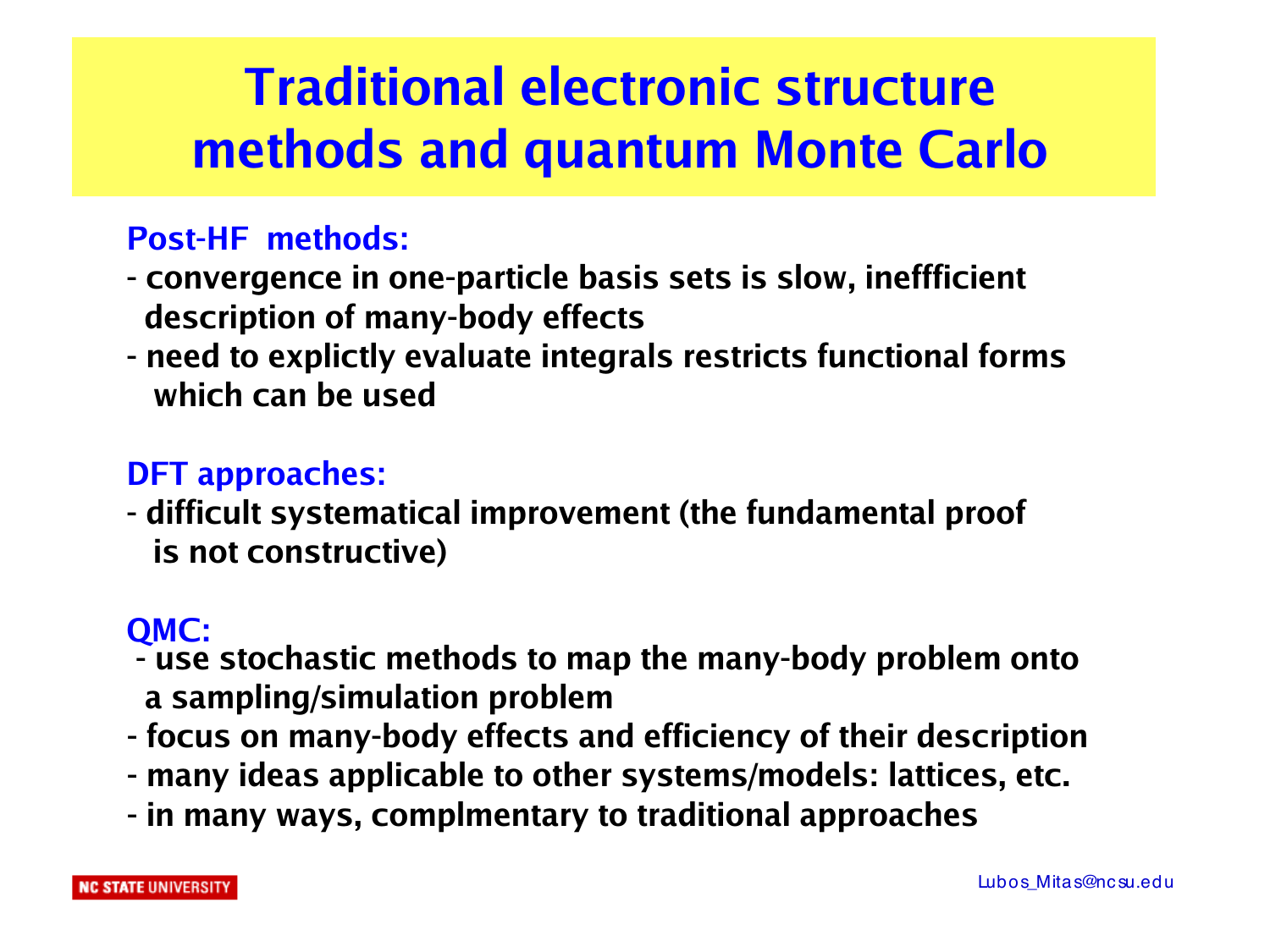### **Variational Monte Carlo (VMC): Slater-Jastrow wavefunction**

**"Zero order" wave function: Slater determinant(s)**

$$
\psi_0(\mathbf{R}) = \sum_n d_n Det_n[\phi_\alpha] Det_n[\phi_\beta]
$$

**one-particle orbitals from - Hartree-Fock, MCSCF**

 *- ...*  $\sim$  ...  $\sim$  ...  $\sim$  ...  $\sim$  ...

 **- Density Functional Theory (DFT)**

**Correlate the Slater wave function explicitly: e-e, e-e-I terms, ...**

$$
\psi_{T}(\boldsymbol{R}) = \sum_{n} d_{n} Det_{n}[\phi_{\alpha}] Det_{n}[\phi_{\beta}] exp(U_{corr})
$$
\n
$$
U_{corr} = \sum_{i,j} \sum_{l} \sum_{k,l,m} c_{klm} a_{k}(r_{ij}) b_{l}(r_{il}) b_{k}(r_{jl})
$$
\nelectrons long correlation basis expansion

**Other functional forms: pairing BCS wavefunctions, pfaffians, ...**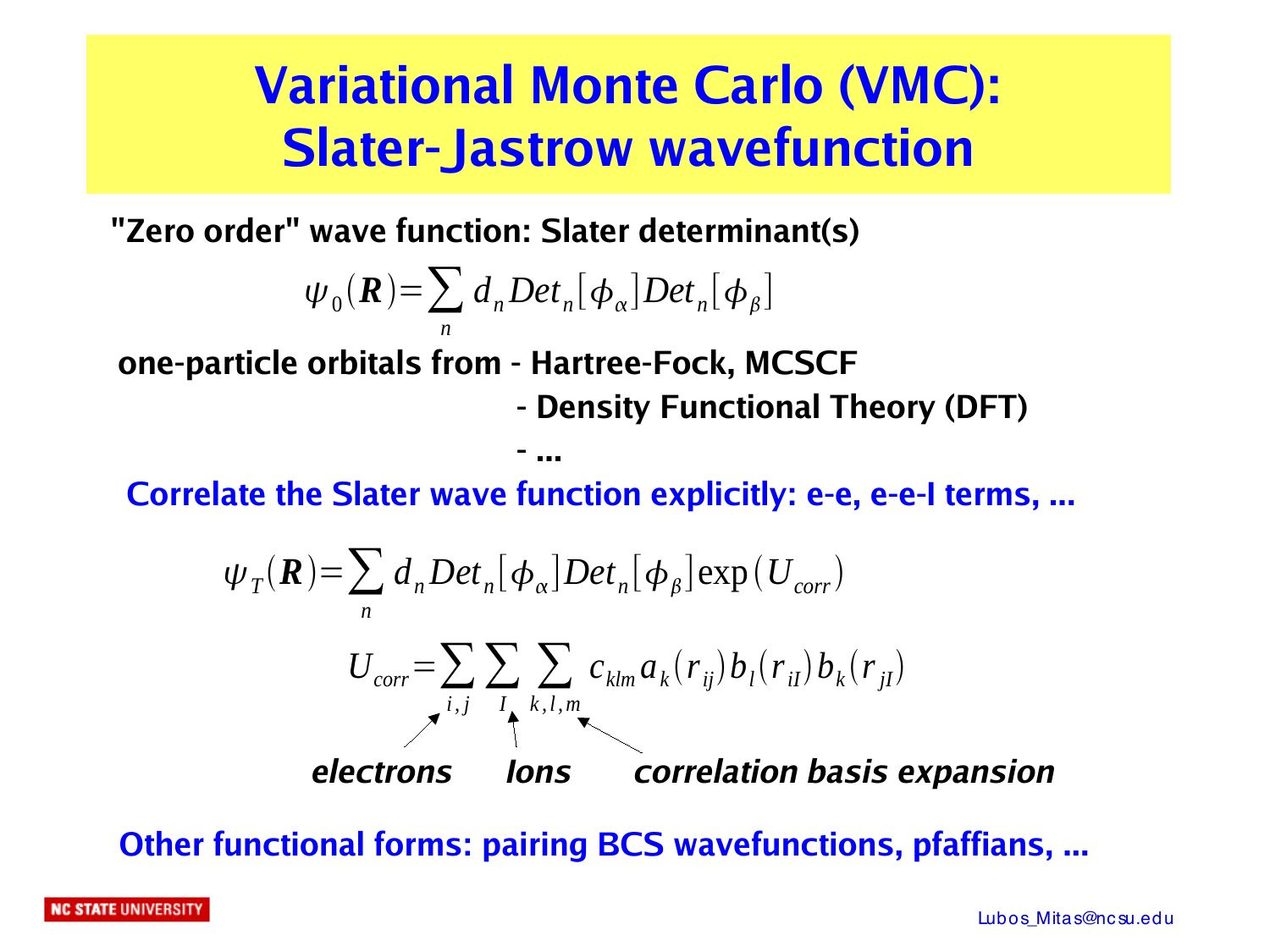### **Variational Monte Carlo (VMC): stochastic methods for multi-D integrals**

**- evaluate the expectation values by sampling 3N electron coordinates - no other choice! For example, variational energy is given by**

$$
E_{VMC} = \frac{\int \psi_T^2 [H \psi_T / \psi_T] dR}{\int \psi^2 dR} = \lim_{M \to \infty} \frac{1}{M} \sum_{\text{sample}} \frac{H \psi(R_{\text{sample}})}{\psi(R_{\text{sample}})}
$$

where samples are distributed as  $\quad \psi_{\mathit{T}}^{\mathit{2}}(\bm{R})$  and  $\;\bm{R}\!=\!(\bm{r}_1,\bm{r}_2,...,\bm{r}_N)$ 

- optimize any variational parameters $\{ \mathit{c_{\mathit{klm}}}\}$  ,  **eg, minimize the energy or local energy variance (Umrigar et al,'88)** 

$$
\sigma_{\text{VMC}}^2 \approx \frac{1}{M} \sum_{\text{sample}} \left[ \frac{H \psi \left( \mathbf{R}_{\text{sample}} \right)}{\psi \left( \mathbf{R}_{\text{sample}} \right)} - E_{\text{VMC}} \right]^2 = \text{min}
$$

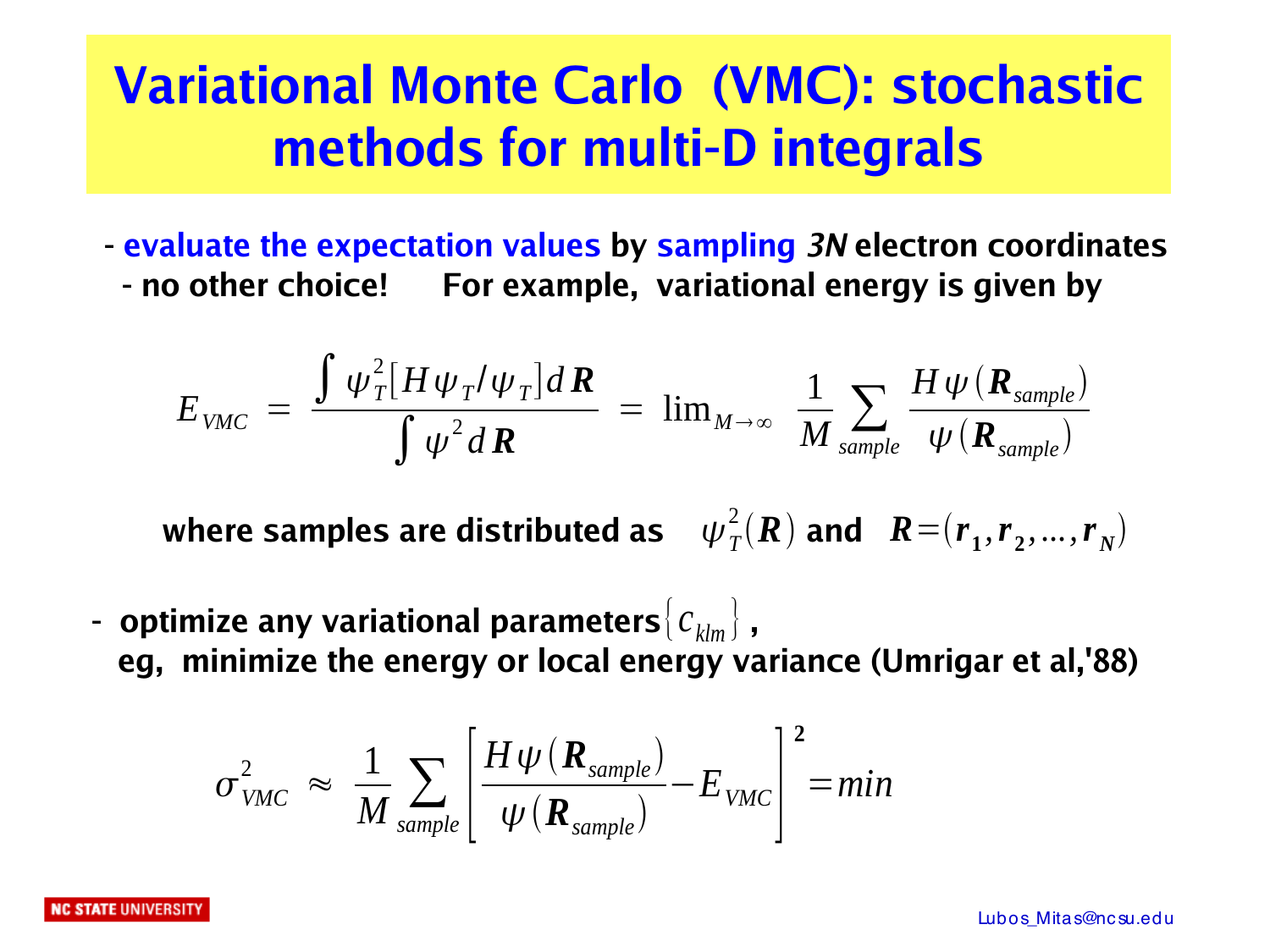### **Beyond VMC**

**VMC is straightforward, fast, efficient, but not accurace enough: variational bias**

**Eliminate the VMC bias by projecting out the (ground) state in imaginary time**

 $\psi$  (**R**, *t*)=exp(-*tH*) $\psi_T$ (**R**)

 $-\partial_t \psi(\mathbf{R},t) = H \psi(\mathbf{R},t)$ 

$$
\psi(\boldsymbol{R},t+\tau) = \int G(\boldsymbol{R},\boldsymbol{R}^{\prime},\tau)\psi(\boldsymbol{R}^{\prime},t)d\boldsymbol{R}^{\prime}
$$

**Wave function can be sampled and the equation solved by interpreting the Green's functions as a transition probability density: simulate by a stochastic process**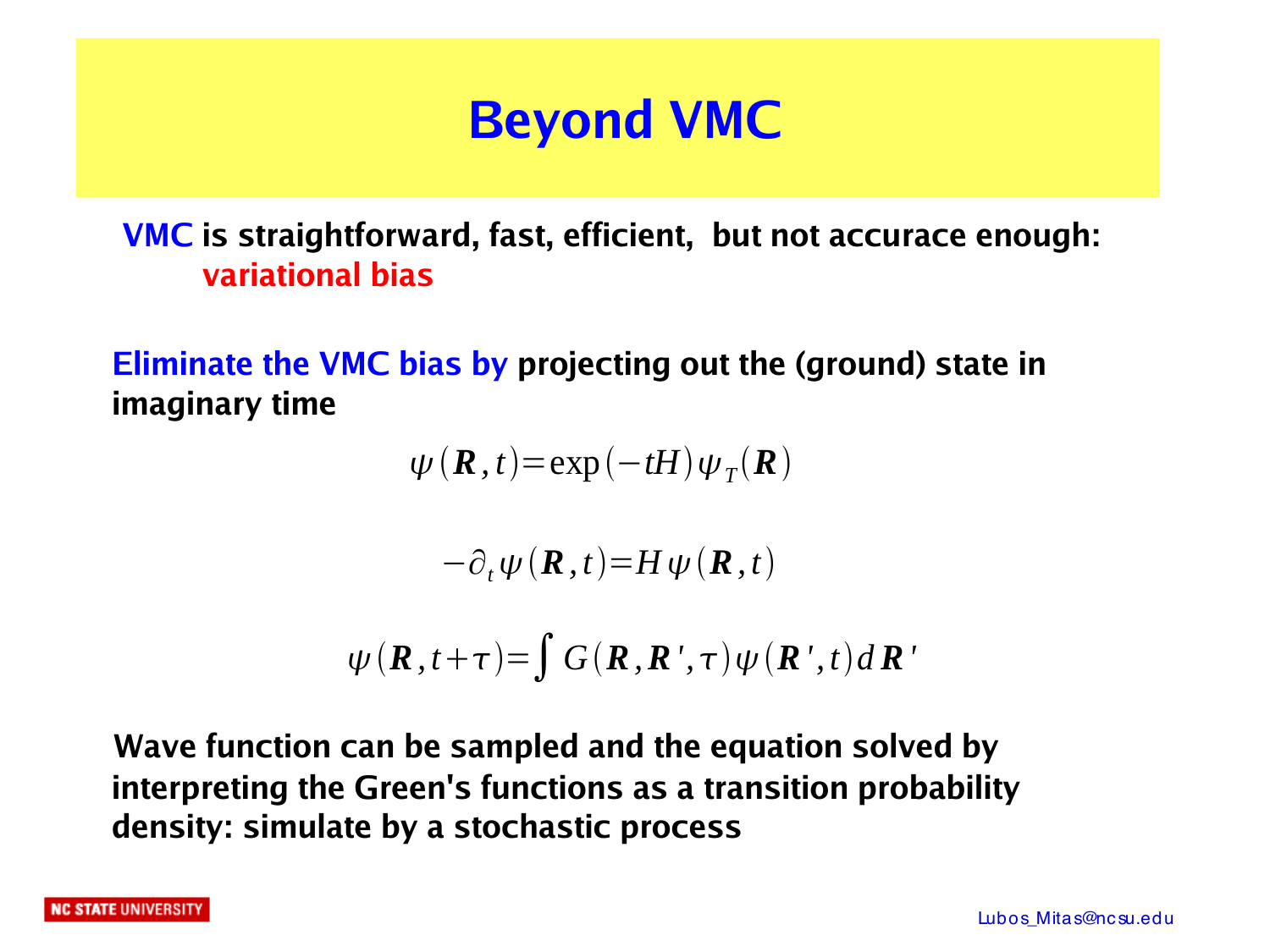#### **Toy model: 1D harmonic oscillator**





Lubos Mitas@nc su.edu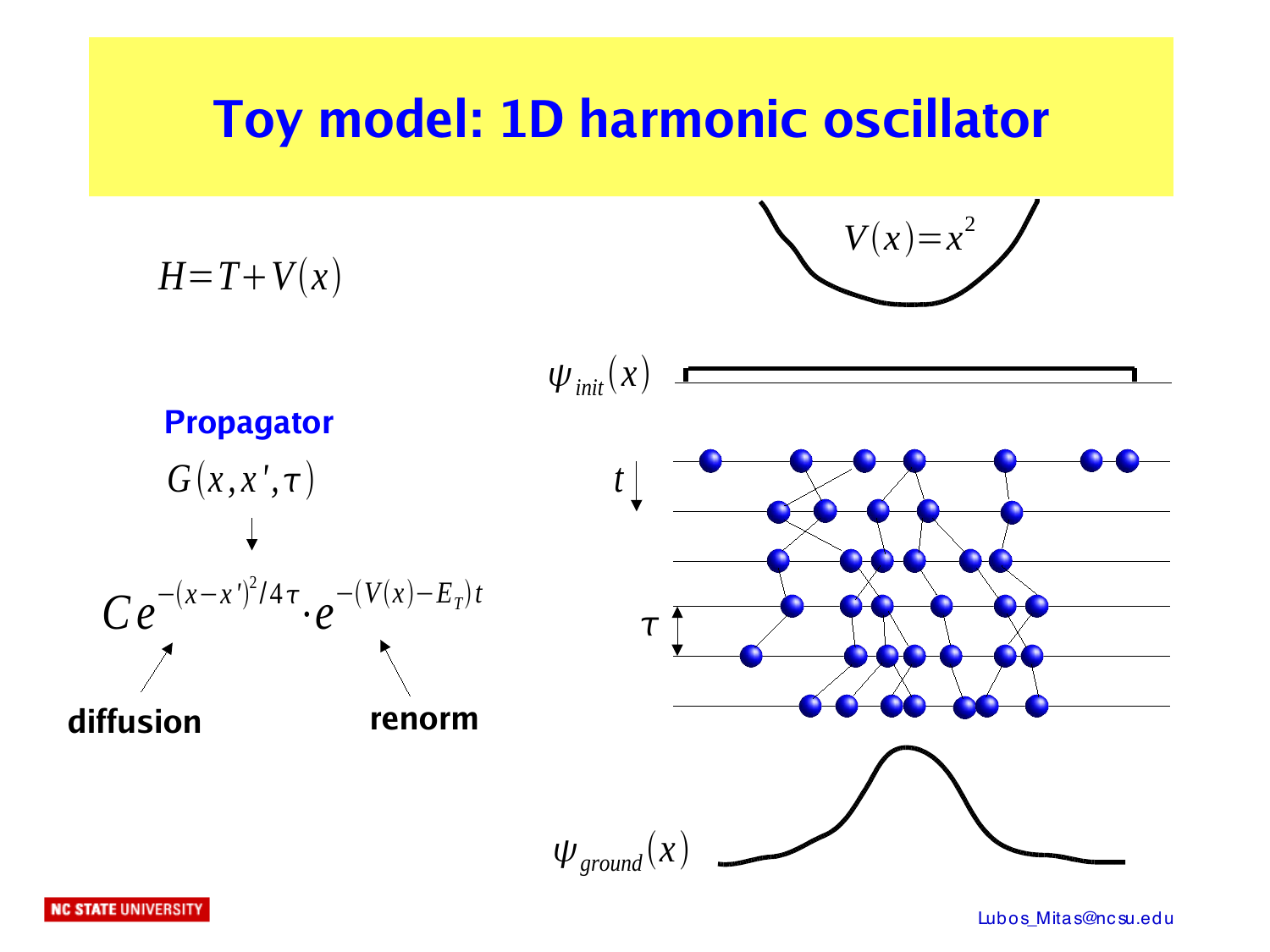#### **Fermion sign problem**

**Naïve approach for fermionic wave functions: decompose to + and -**

 $\psi_T$ **(***R*) =  $\psi_T^+$ **(***R***) –**  $\psi_T^-$ **<b>(***R*)  $-\partial_t \psi^+({\bf R},t) = H \psi^+({\bf R},t)$  $-\partial_t \psi^{-1}(\mathbf{R}, t) = H \psi^{-1}(\mathbf{R}, t)$ 

**Unfortunately, + and - components converge independently to the lowest energy solution (which is bosonic) because Schr. eq. is linear!**

$$
\int \prod_{t \to \infty} \sqrt{1 - \sum_{t \to \infty} \psi^+(R, t) - \lim_{t \to \infty} \psi^-(R, t)} \propto \exp[-(E_{Fermi} - E_{Boson})t]
$$

**Fermion "signal" decays exponentially quickly into a bosonic "noise"**

#### **NC STATE UNIVERSITY**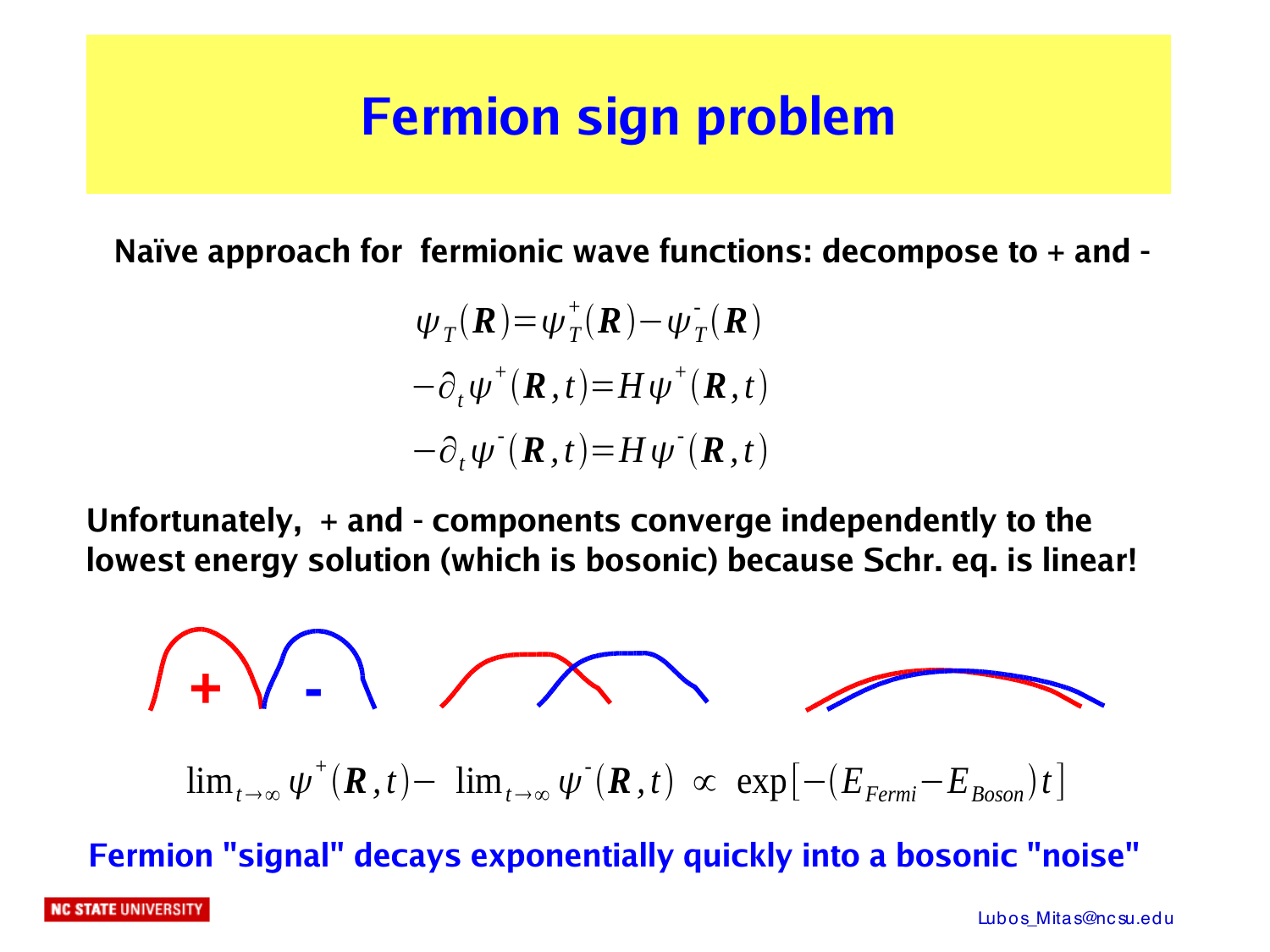#### **Importance sampling and fixed-node diffusion Monte Carlo (FNDMC)**

$$
f(\mathbf{R}, t+\tau) = \int G^*(\mathbf{R}, \mathbf{R}', \tau) f(\mathbf{R}', t) d\mathbf{R}'
$$
  

$$
f(\mathbf{R}, t) = \psi_T(\mathbf{R}) \phi(\mathbf{R}, t), \qquad \psi_T = \psi_{HF} e^{U_{corr}} = det \{\phi_\alpha\} det \{\phi_\beta\} e^{U_{corr}}
$$
  

$$
f(\mathbf{R}, t \to \infty) \propto \psi_T(\mathbf{R}) \phi_{ground}(\mathbf{R}) \qquad G^*(\mathbf{R}, \mathbf{R}', \tau) = \frac{\langle \mathbf{R} |\exp(-\tau H)| \mathbf{R}' \rangle}{\psi_T(\mathbf{R}') \psi_T^{-1}(\mathbf{R})}
$$

Fermion node: (3N-1)-dimen. hypersurface defined as  $\phi\left(r_{1},r_{2},...,r_{N}\right)\text{=}0$ 

#### **Fixed-node approximation:**  $f(\mathbf{R}, t) > 0$

- **antisymmetry (nonlocal) replaced by a boundary (local)**
- **exact node implies recovering exact energy (in polynomial time)**

**Accuracy quite high: energy differences within a few % of experiment IC STATE UNIVERSITY** Lubos\_Mitas@nc su.edu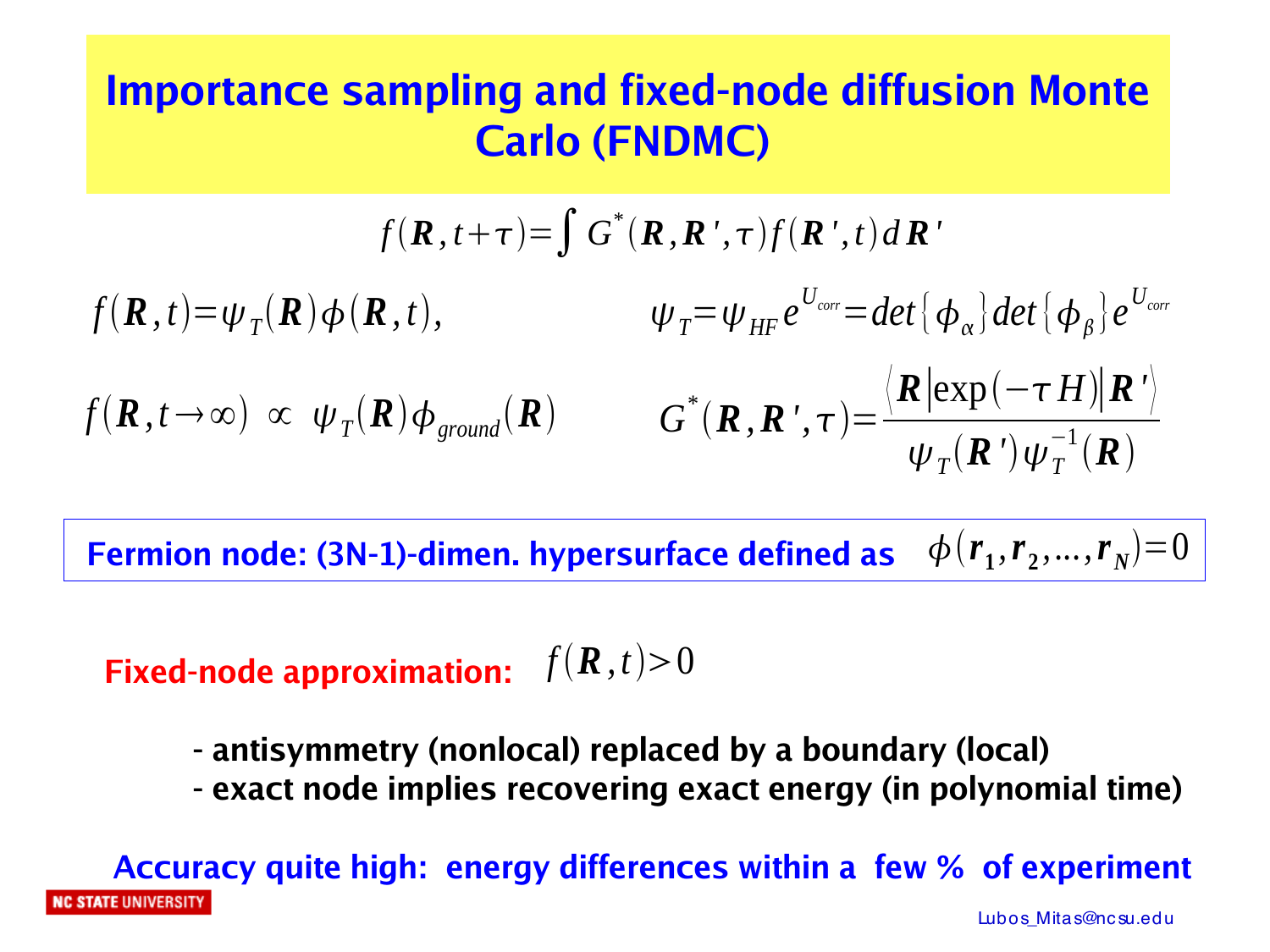### **Fermion node toy model: excited state of harmonic oscillator**

$$
V(x)=x^2
$$

 $H=T+V(x)$ 

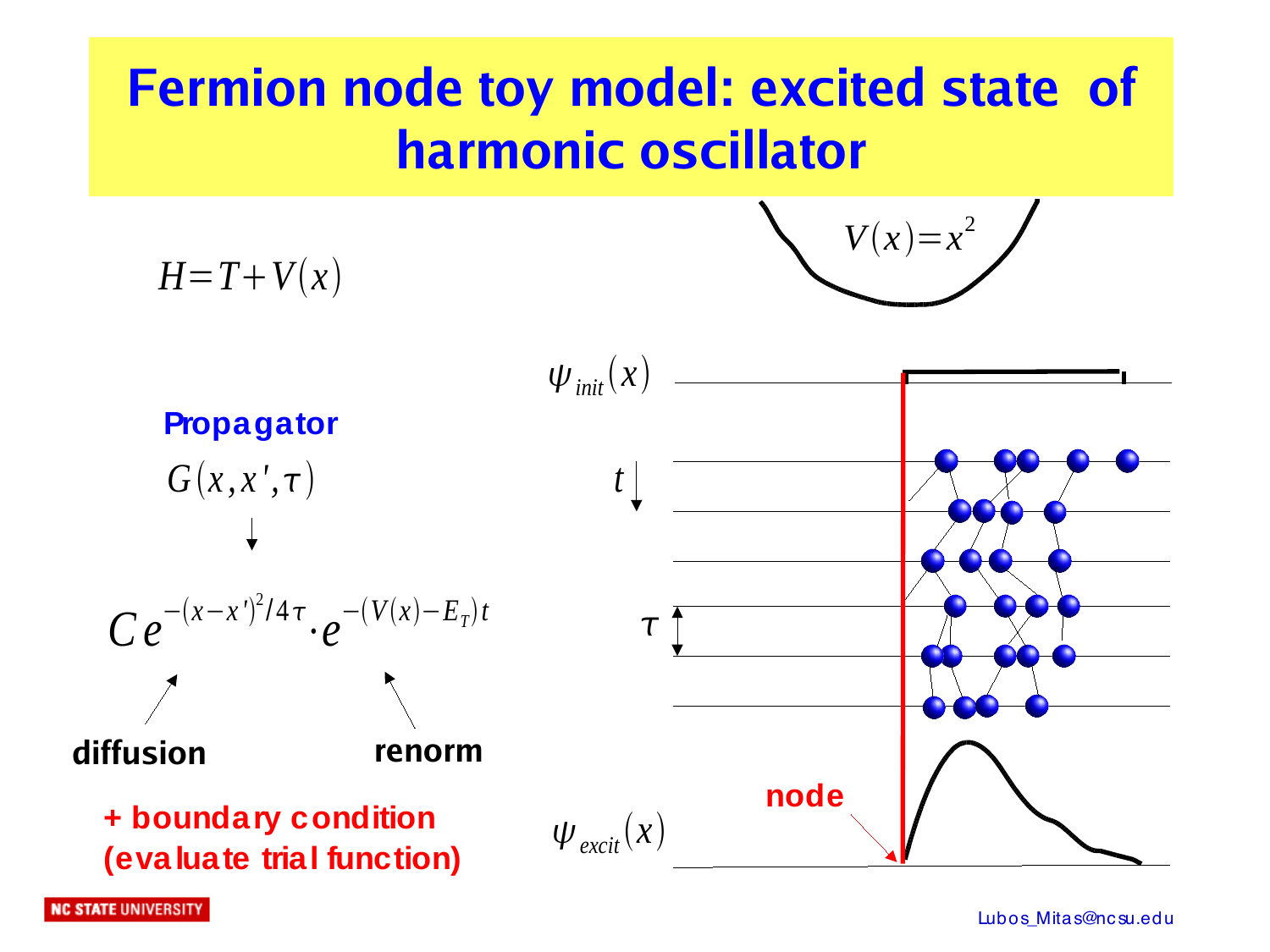## **Fixed-node approximation**

- **bosonization of the fermionic problem**
- **important shift (and a leap of faith):**

**antisymmetry -> boundary condition (nonlocal) (local)**

- **fermion node is (3N-1)-dim hyper surface:**
	- **easy to enforce (check the sign of the determinant)**
- **difficult to parametrize with arbitrary accuracy**

**Green surface: 3D cut of 59-dimensional fermion node hypersurface**

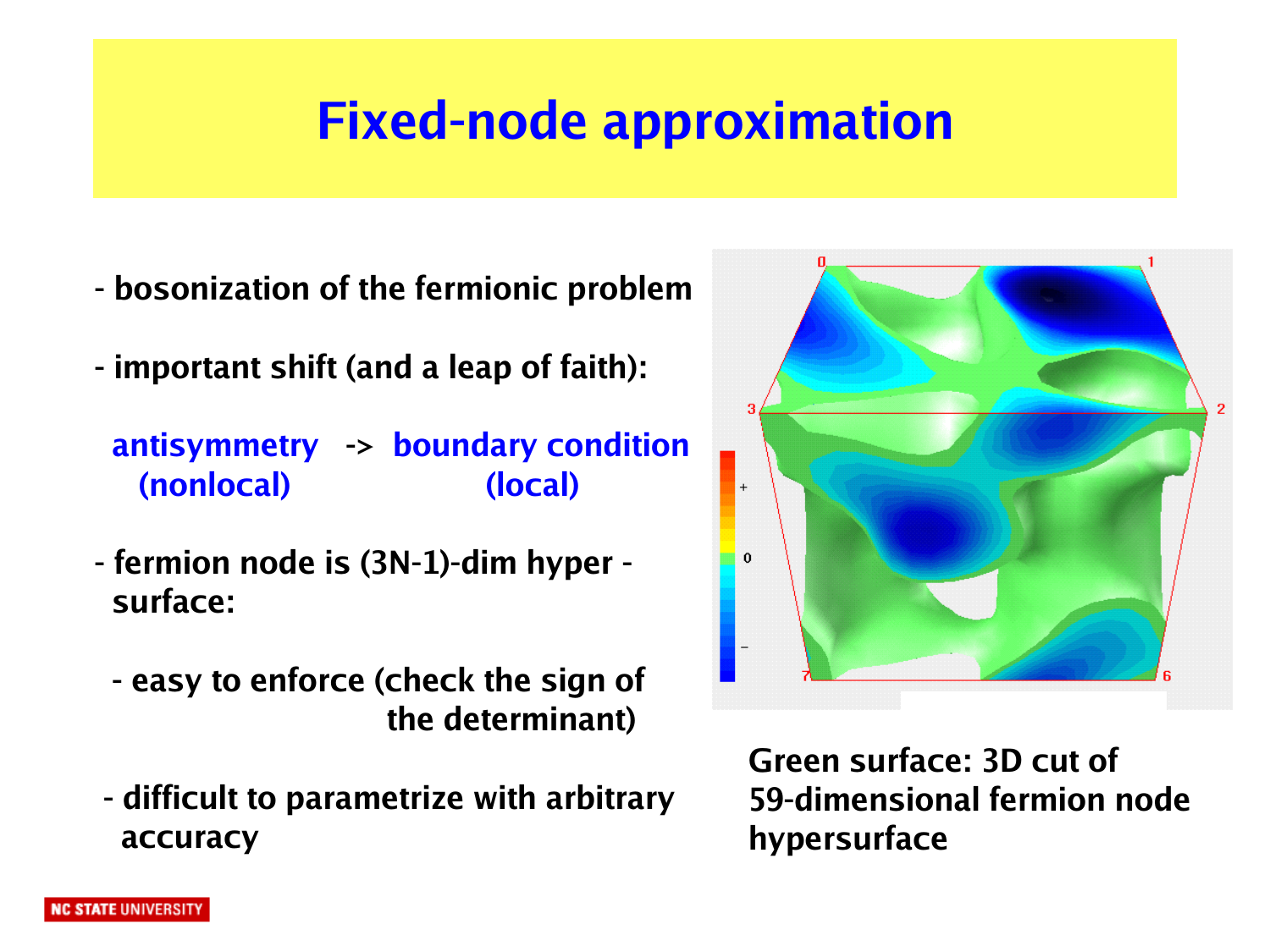### **The key paradigm shift in QMC**

**- the many-body (Schrodinger) differential equation mapped onto equivalent stochastic process which is easy to simulate**

**density of walkers in 3N-dim space <=> value of the wavefunction**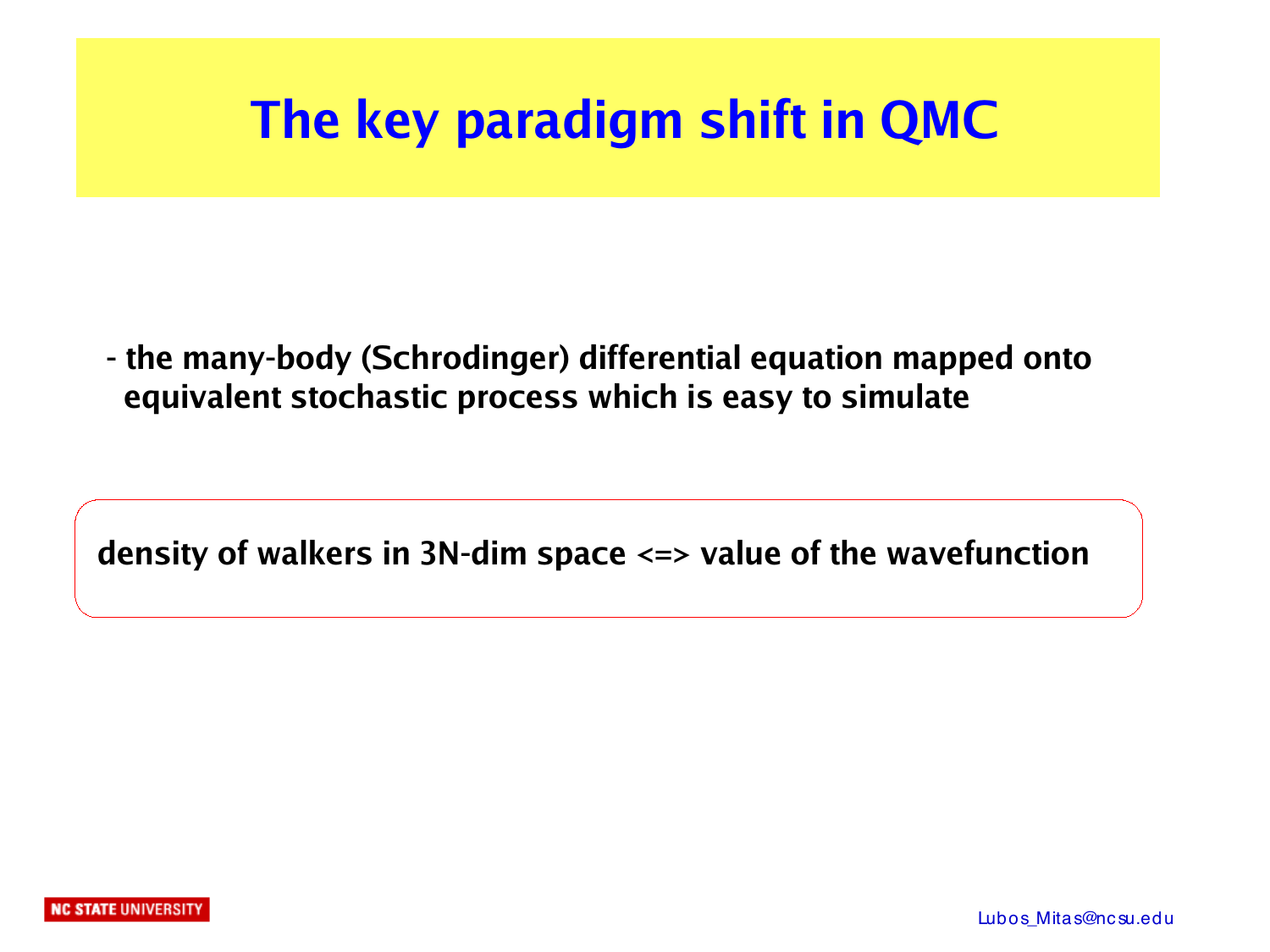### **The key directions of (my) QMC research**

- **applications of QMC to challenging materials and to materials design: strongly correlated systems, competing many-body effects, new materials**
- **development of fundamental understanding of quantum many-body systems and methods capable of solving such challenging problems: fermion nodes, treatment of magnetic effects, etc**
- **- coupling of QMC with other approaches for multi-scale application: coupling of QMC with molecular dynamics, T>0, etc**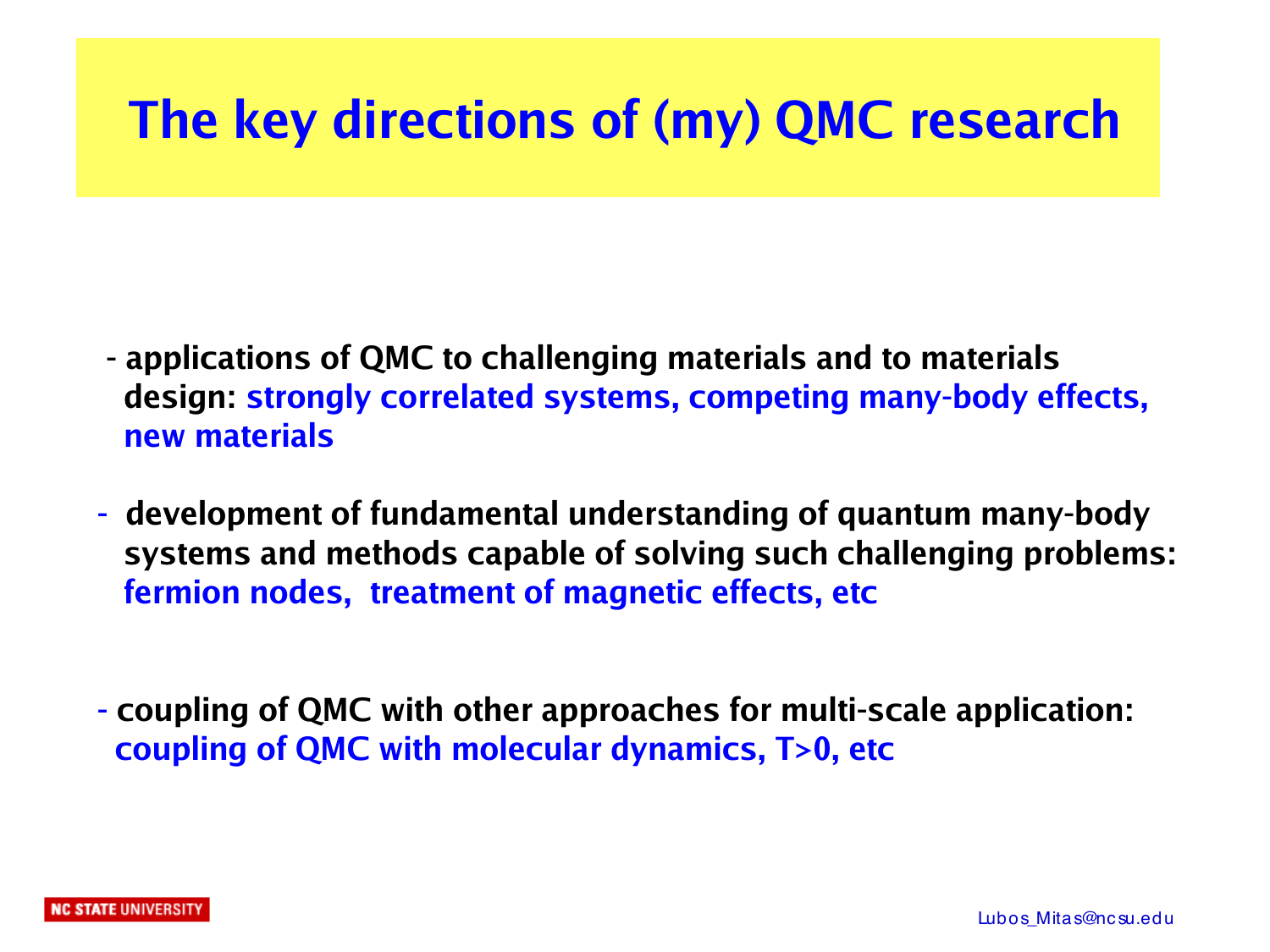# **Example of application: which is the lowest energy isomer???**



J.C. Grossman, L. Mitas, K. Raghavachari, Phys. Rev. Lett. 75, 3870 (1995)

**NC STATE UNIVERSITY** 

Lubos\_Mitas@nc su.edu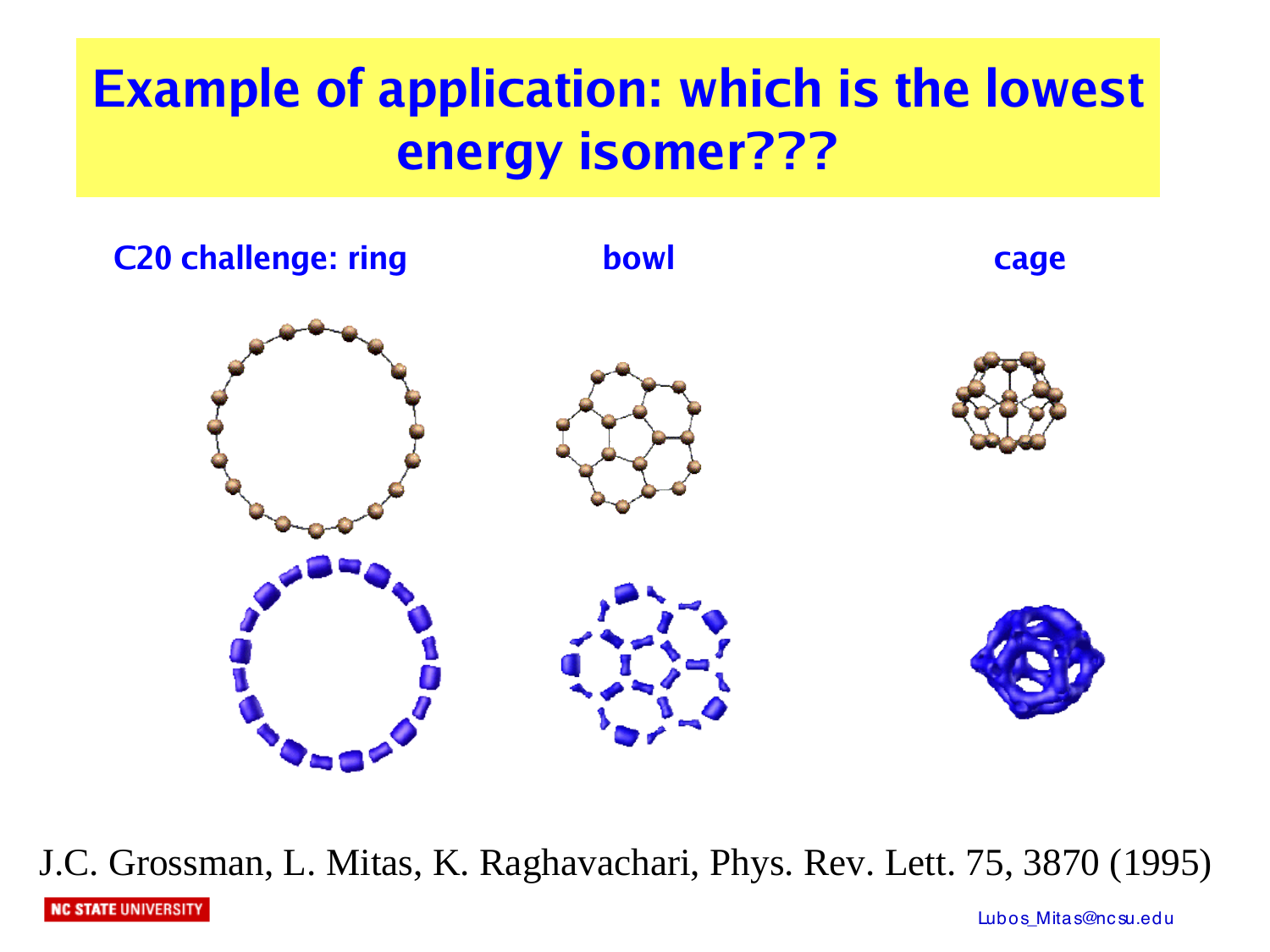# **QMC was the first method to predict the energy order of isomers**



J.C. Grossman, L. Mitas, K. Raghavachari, Phys. Rev. Lett. 75, 3870 (1995)

Lubos Mitas@nc su.edu

**NC STATE UNIVERSITY**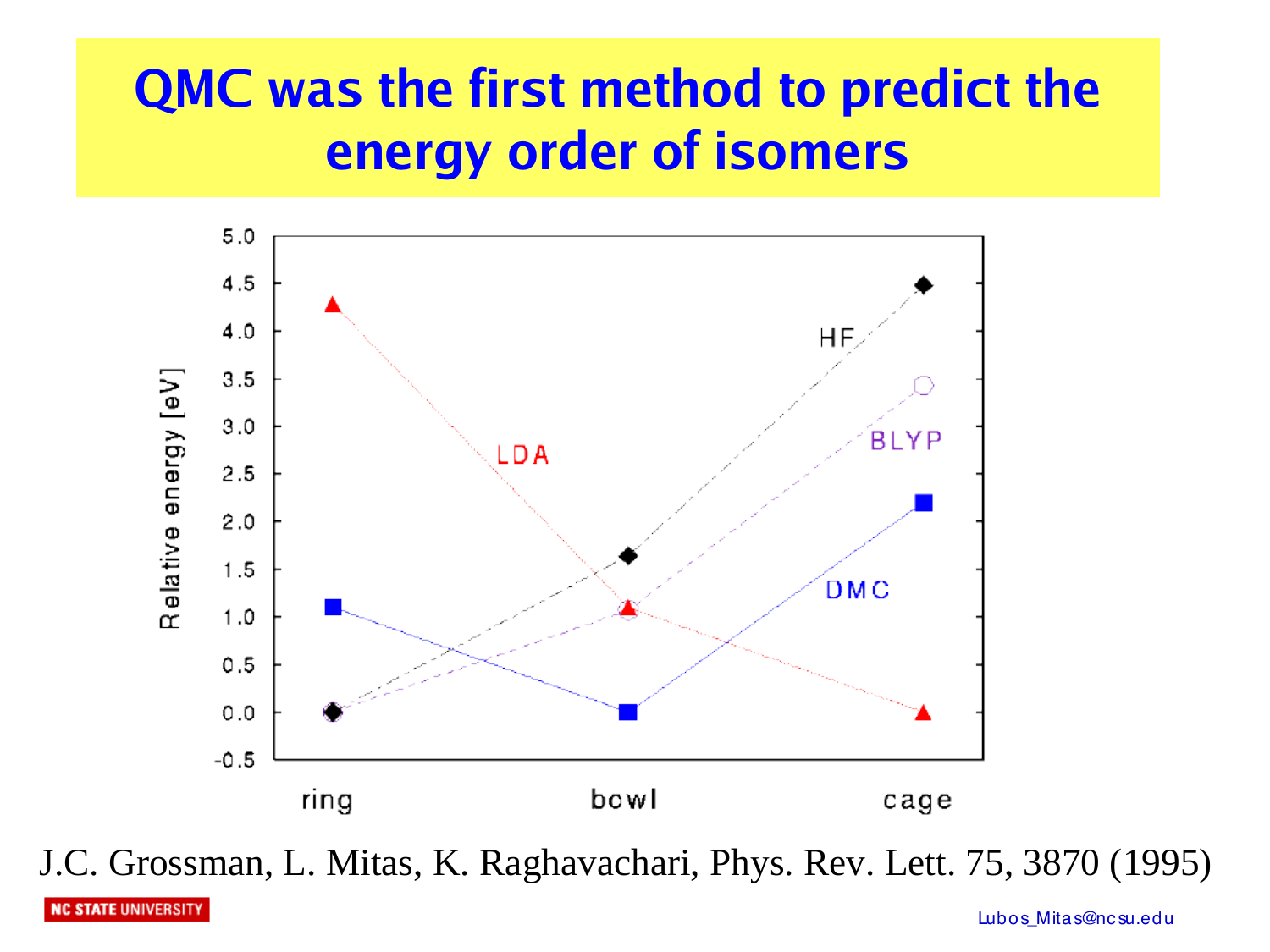# **Calculate correlation energy: from a single atom to molecule to clusters all the way to the solid**

Silicon clusters



**NC STATE UNIVERSITY** 

Lubos Mitas@nc su.edu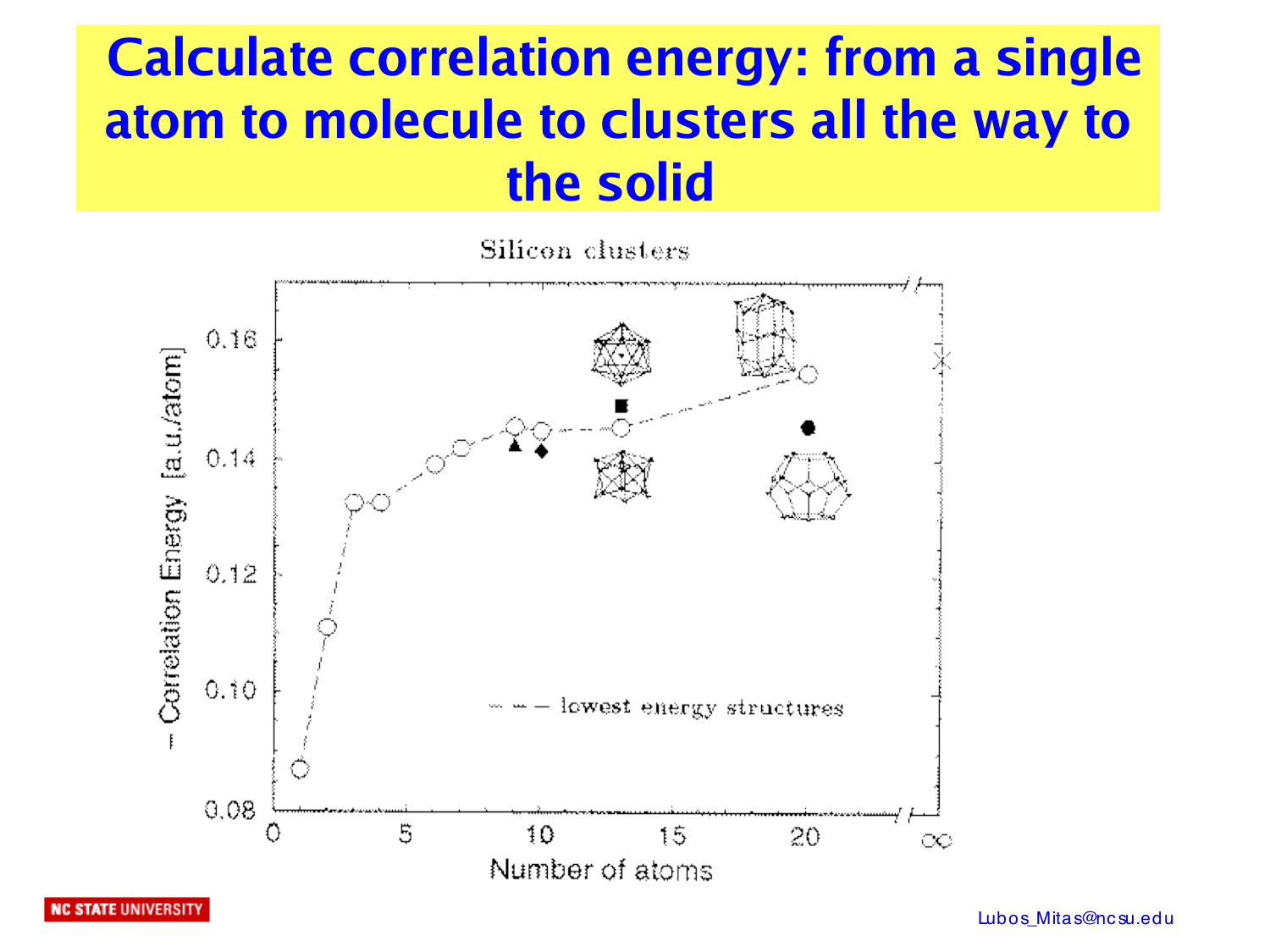# **Performance of the fixed-node DMC method using a few-determinant trial functions**

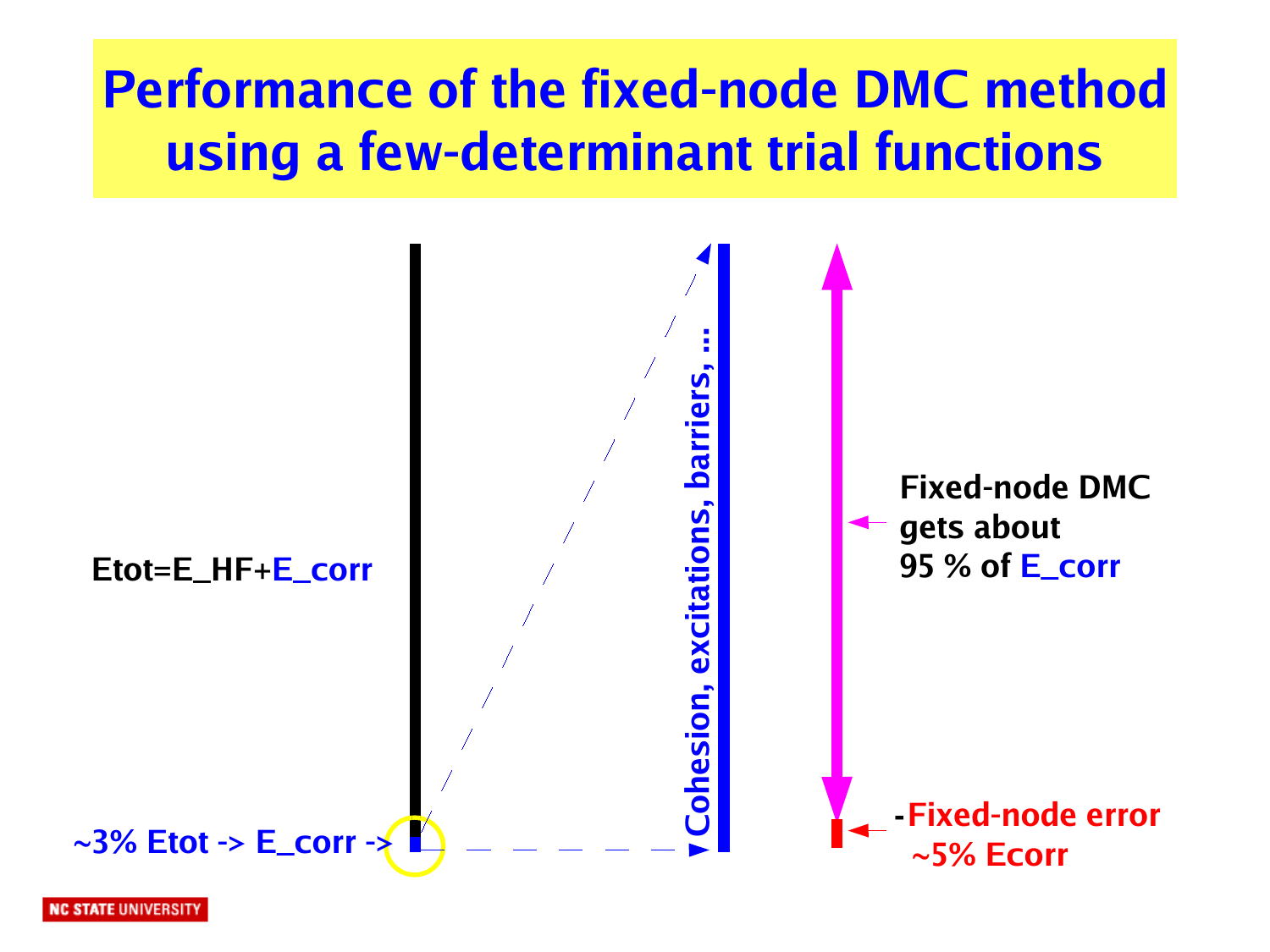# **Solving the stationary Schrödinger equation: key ingredients**

**The many-body problem splits into two parts**

- **- fermion nodes, ie, boundary conditions**
- **often one or few determinants are very reasonable**
- **"non-dynamical" correlation, multi-reference wavefunctions**
- **can be obtained within mean-field/basis set methods**
- **- "bosonic" correlations within the fermion node domains**
- **- e-e cusps, multiple collision points, etc**
- **- "dynamical" correlation, very difficult for other methods**
- **- easy within QMC**

<u>Thé mærkdosla reffectspirt in thedast folyenner ent seforoverk tjoldenerige</u> **The combined strategy "corners" the error in the treatment**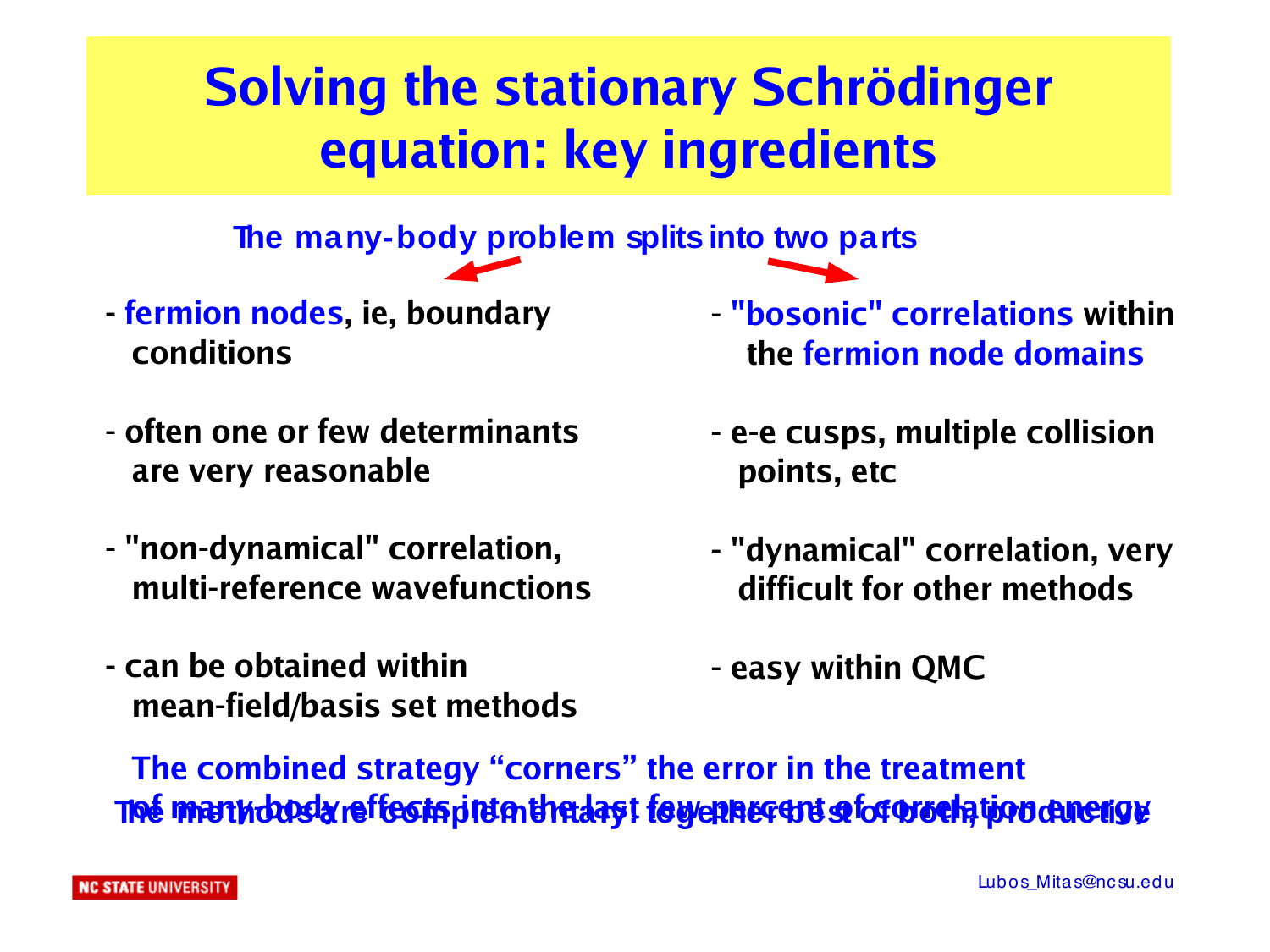### **Summary on application and performance of QMC methods**

- **fixed-node DMC typically recovers about 95% of the valence correlation energy for up to hundreds of electrons**
- **energy differences agree with experiments within a few percent**
- **method scales like a N^3 where N is the number of valence electrons (core electrons eliminated by pseudopotentials)**
- **applied to a number of systems, eg, electron gas and quantum liquids, atoms, molecules, solids etc; often the results became benchmarks for other methods**
- **about two orders of magnitude slower than mean-field methods but very efficient (perfectly scalable) on parallel architectures**

NC STATE UNIVERSITY

Lubos\_Mitas@nc su.edu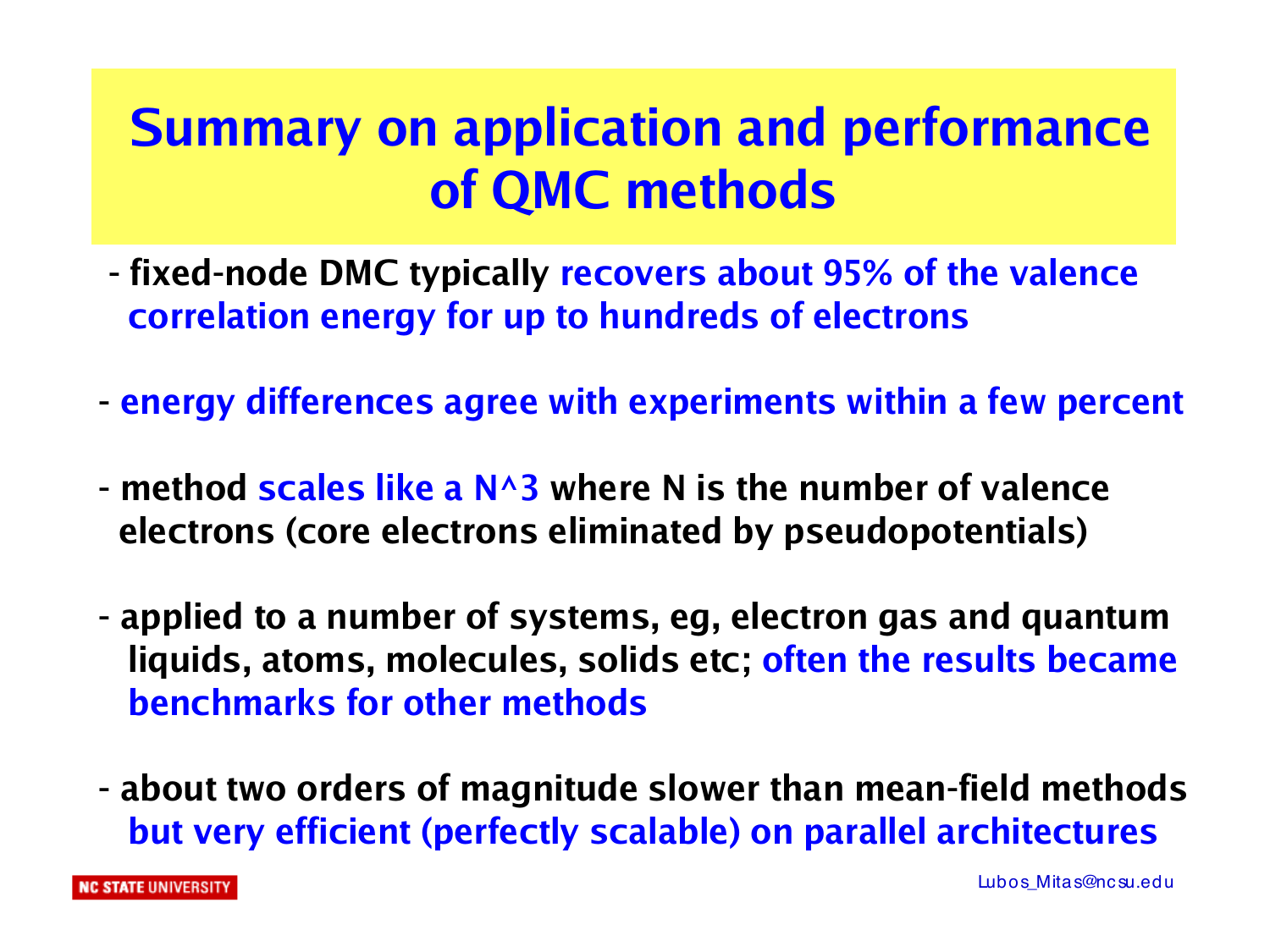#### **Computational advantages**

- **scaling in the number of particles: N a** ,  $a = 1 \sim 3$
- **sampling walkers independent -> natural parallelism and scalability, slow networks OK, heterogeneous clusters, ...**
- **cycle intensive, less memory intensive**
- **robust**
- **enable to focus in interesting physics**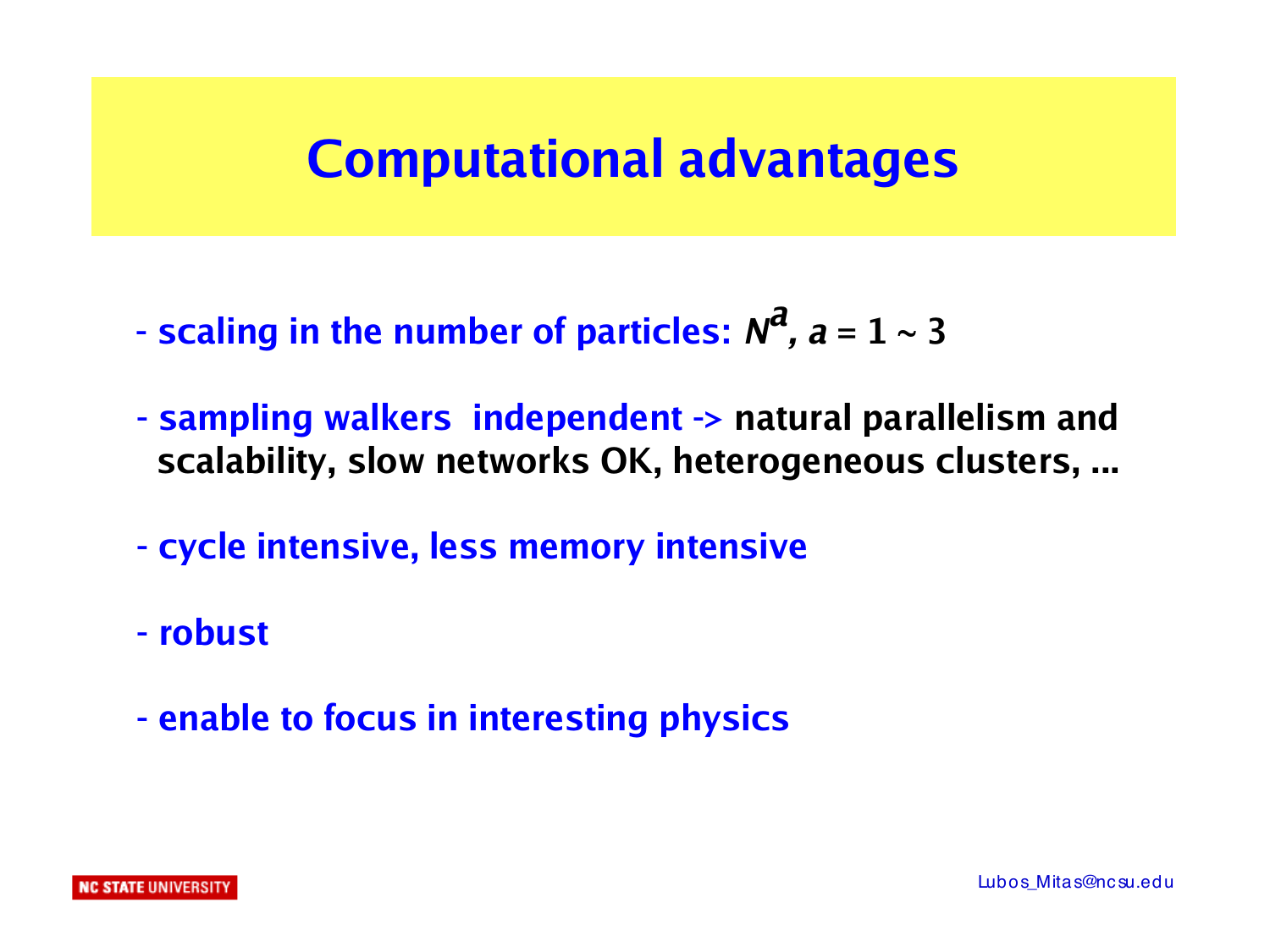#### **Impact of QMC methods**

**Breakthroughs and benchmark calculations:**

- **homogeneous electron gas in '80 (Ceperley & Alder)**
- **quantum liquids and solids**
- **barrier of H+H2 -> H2+H with 0.001 eV accuracy (J. B. Anderson)**
- **calculations of solids, clusters, etc (last 15 years)**

#### **Relative accuracy for s-p systems**

 **- energy differences typically within 1-3% of experiment** 

#### **Sizes of systems and timing**

- **100-200 valence electron systems becoming routine; (1000 or more doable at the current level of development)**
- **typical run: 32 processors for a day**
- **about 100 times slower than mean-field approaches**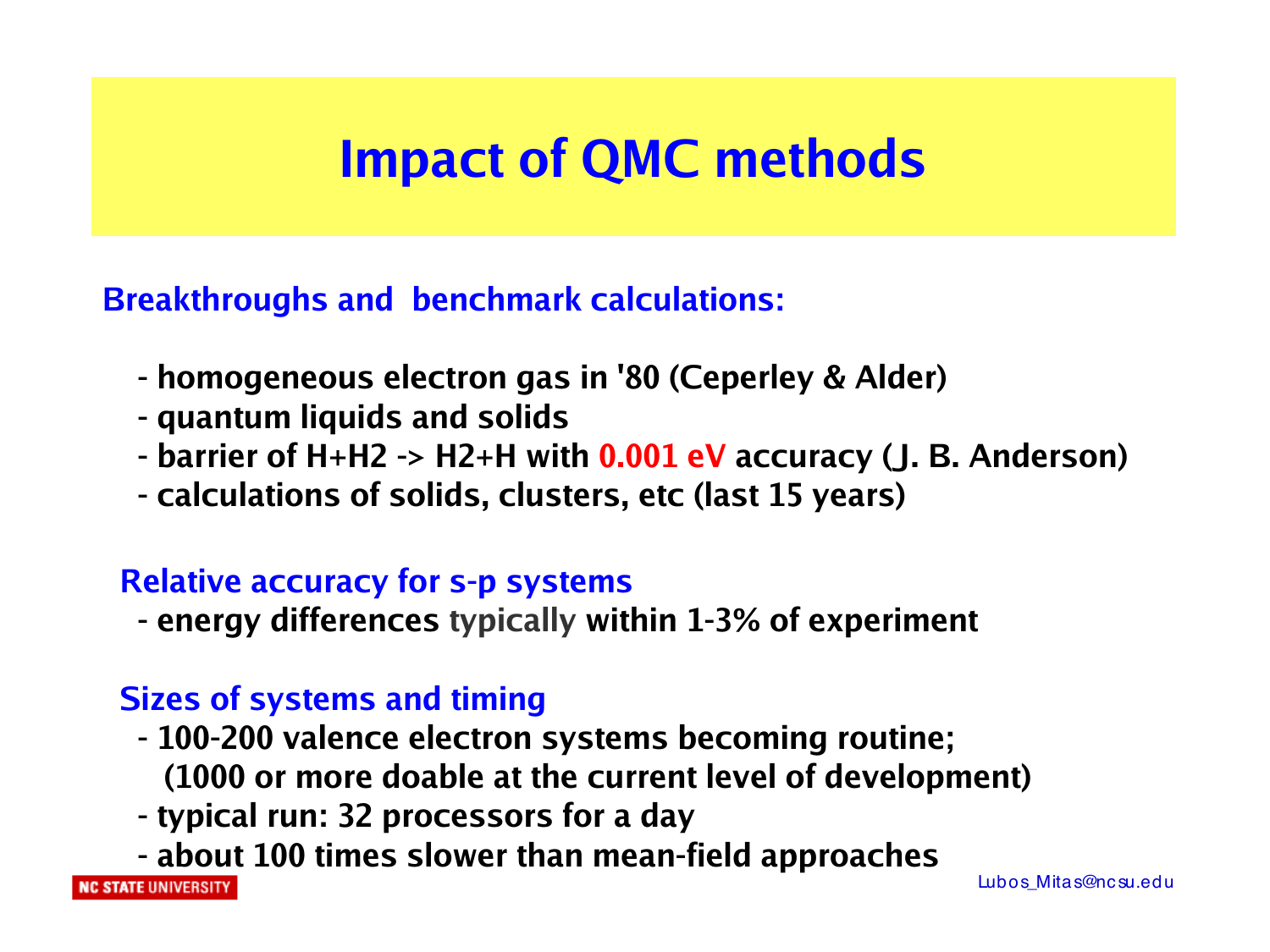#### **Current limitations of QMC methods**

#### **Fundamentally, fixed-node approximation is still present:**

 **- sometimes the physical effect of interest is in the last few percent of the correlation**

#### **Quantities beyond energies:**

- **we need better methods for getting correlation functions, forces, responses to external fields, etc**
- **small energy scales (ie, magnetism) is burried in the error bars**

#### **Need inputs (orbitals) from other approaches:**

- **often that is the most time consuming part :-(**
- **many of currently available DFT/HF codes are not built for the purpose to provide the best possible inputs to QMC**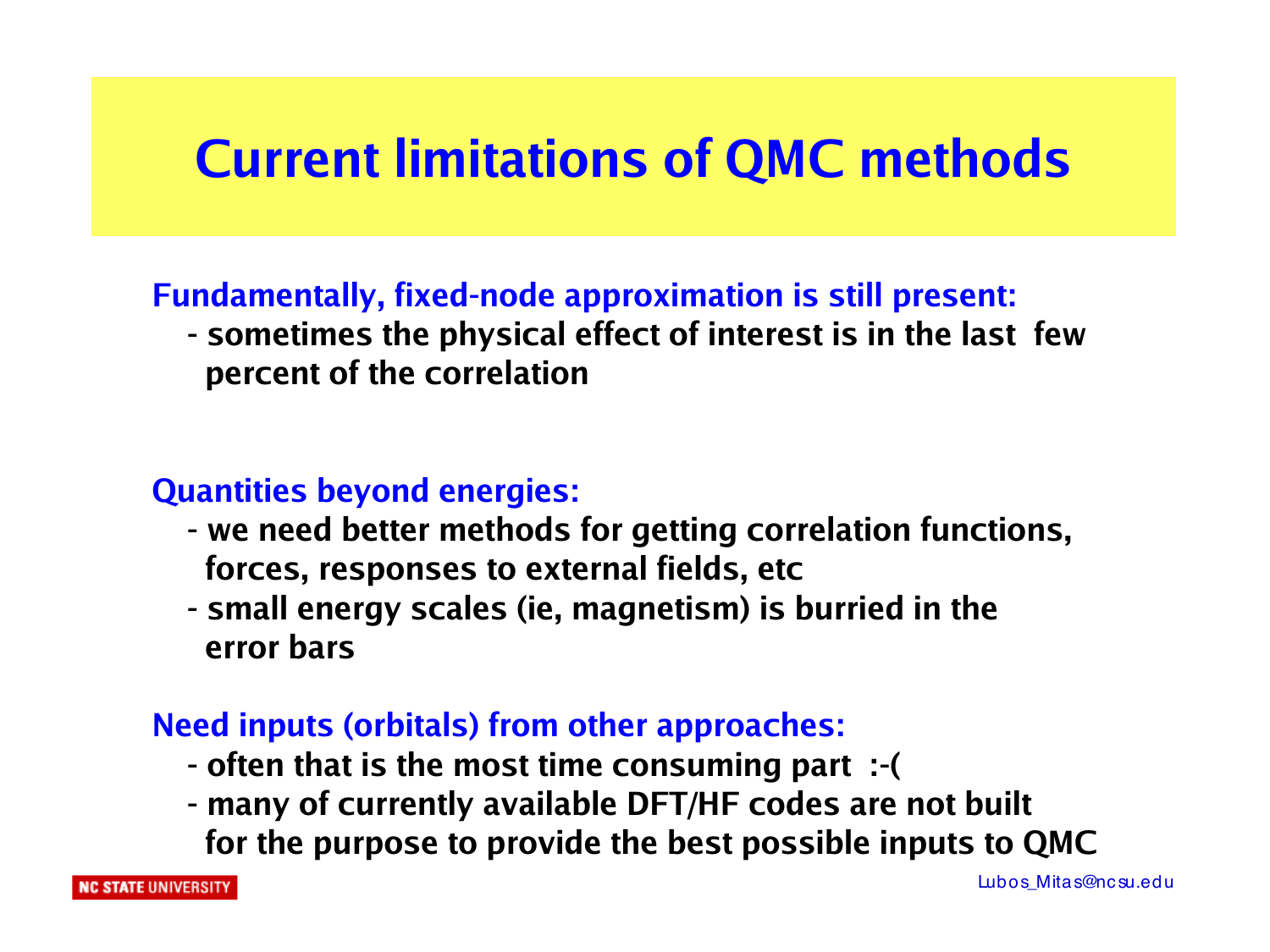# **One- and two-particle quantities vs many-particle wave functions**

**Traditional approaches are based on one- or two-particle quantities:**

- **one-particle density (matrix), orbitals**
- **one-particle Green's function**
- **pair-correlation functions, etc**

**since these contain just the right amount of information necessary to describe the physics.** 

**We think and "understand" in terms of reduced quantities.**

#### **QMC, however, is based on wave functions: ... despite that**

- **- in general, wave functions are intractable and contain too much of information most of which is irrelevant**
- **- limited to small number of particles, otherwise intractable**
- **- difficult to understand the physics**

#### **QMC shows that maybe the traditional reductionism might have reached its limits ...**